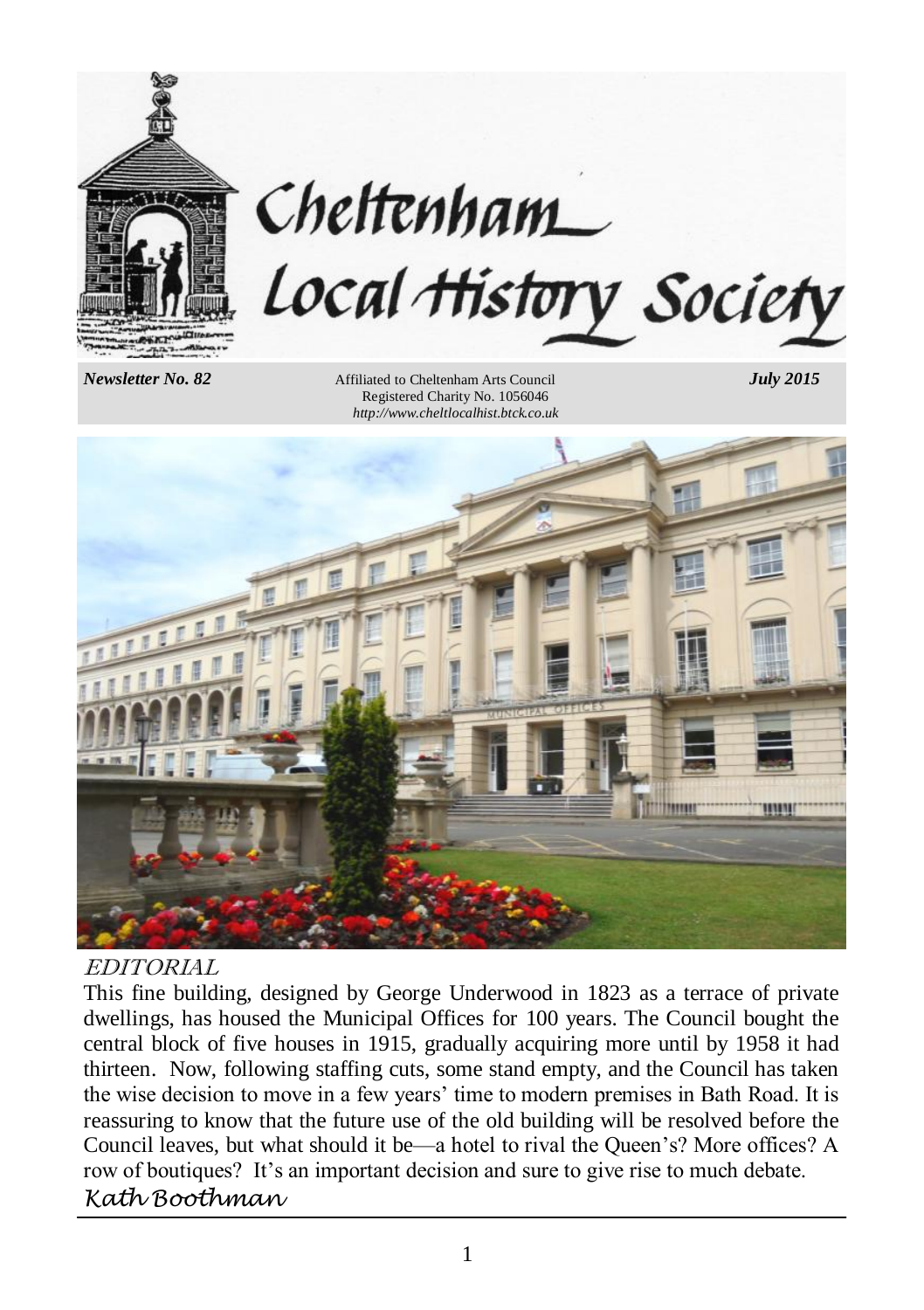For CONTENTS please see the back cover.

### EVENING LECTURE PROGRAMME 2015-16

Meetings start at 7.30 pm in the Council Chamber, Municipal Offices, Promenade

#### *Tuesday 15th September:*

#### **Nick Humnphris—Chedworth Roman Villa**

The lecture will first cover the pre-Roman and Roman history of the site, tracing the development of the early 2nd century villa into a magnificent 4th century villa, followed by its demise after the end of the Roman era. The speaker will talk about Roman hospitality and the villa's fine mosaics, and also about the rediscovery of the villa in the 19th Century. Finally, current archaeological work on the site will be discussed.

#### *Tuesday 20th October:*

#### **John Loosley—Childhood Employment in Gloucestershire**

The Victorians were increasingly concerned about the conditions in which children were employed and the lack of education. Over some 50 years numerous laws were passed governing the age and the conditions of employment and access to compulsory free education. The talk will look at the conditions of employment in Gloucestershire from the mills in the Stroud area to the mines in the Forest of Dean and the effect this had on the education of children. Firsthand accounts from the reports of the various commissions on employment and education and school logbooks will be used as evidence of conditions in Gloucestershire compared with other areas of the country.

#### *Tuesday 17th November:*

#### **Ray Wilson—The Mills of the River Chelt**

Pigot's Directory of 1830 for Gloucestershire states that '*….upon the River Chelt are more flour mills in the space of four miles than upon any stream of its size in the kingdom*'. While this is certainly an exaggeration there were at various times at least a dozen mills along its length. Our speaker, who is the Honorary Secretary of the Gloucestershire Society for Industrial Archaeology, will take us along the entire length of the river from its source in Dowdeswell parish, through (and under) Cheltenham town, and out to the River Severn by means of historic and modern photographs. He will be looking particularly at the history of the former mills and what remains today.

#### *Tuesday 8th December:*

#### **Ian Hollingsbee—Inside the Wire: The Prisoner of War Camps and Hostels of Gloucestershire 1939-1948**

Stalag VIII-B, Colditz, these names are synonymous with POWs in the Second World War. But what of those prisoners in captivity on British soil? Where did they go? Gloucestershire was home to a wealth of prisoner-of-war camps and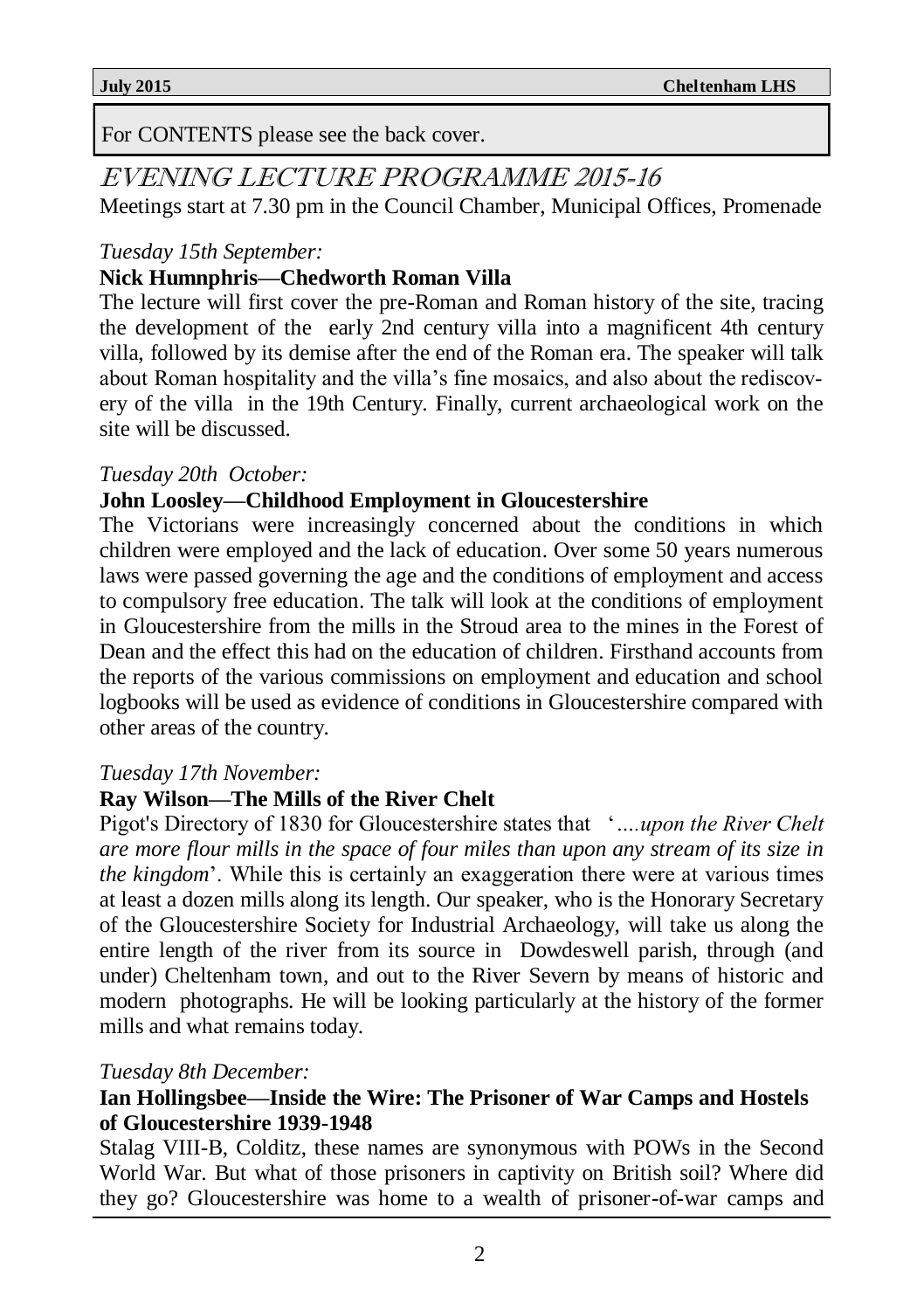hostels, and many Italian and German prisoners spent the war years here. *Inside the Wire* explores the role of the camps, their captives and workers, together with their impact on the local community. This talk draws on Ministry of Defence, Red Cross and US Army records, and is richly illustrated in a Power Point presentation with original images. The talk also features the compelling first-hand account of Joachim Schulze, a German POW who spent the war near Tewkesbury, Erwin Engler a German POW in Leckhampton who married a local girl and three Italians who married in Newent. This is a fascinating but forgotten aspect of the Second World War.

#### *Tuesday 26th January 2016:* **Research and Display Evening**

#### *Tuesday 16th February 2016:*

#### **Paul Barnett—Port to Port: the Sharpness Canal**

In this talk the speaker charts the fortunes of Gloucestershire's waterborne trade via its famous ship canal. Starting in the south at the rural dock of Sharpness, the viewer is taken on a pictorial journey northward along the sleepy Gloucestershire ship canal, momentarily stopping at points of interest, until eventually 'heaving to' in the city's historic Gloucester dock. This is achieved by using a combination of recently acquired ship-side images and their historic equivalent, as captured in a re-discovered series of documentary images from the early 1950s.

#### *Tuesday 15th March 2016:*

#### **Neela Mann— Cheltenham in the Great War**

This previously un-researched period of Cheltenham's history is full of fascinating stories of remarkable people and events. Two factors in Cheltenham's favour led to the town making an enormous contribution to the war effort. But what was it the people here in Cheltenham did during World War I, how did they cope and what was happening here? Neela Mann introduces the book she has written, in conjunction with the Society, chronicling life in the town in those years. It will be published in March 2016 by The History Press. It is hoped copies of the book will be available for sale at a special price for CLHS members.

#### *Tuesday 19th April 2016:*

#### **Tony Conder—Gloucester's Railways, Then and Now**

When railways were young Gloucester was a very desirable target for a railway. Freight traffic was the thing and the newly opened docks taking ships from anywhere in the world offered the midlands a great opportunity. Bristol also wanted a link with Birmingham via Gloucester, partly to negate the competition from the docks but also as a way for Brunel's broad gauge to penetrate northwards. The Birmingham line upset every town and city in the Severn valley by ignoring them; Cheltenham's independence from its older neighbour led to rival railway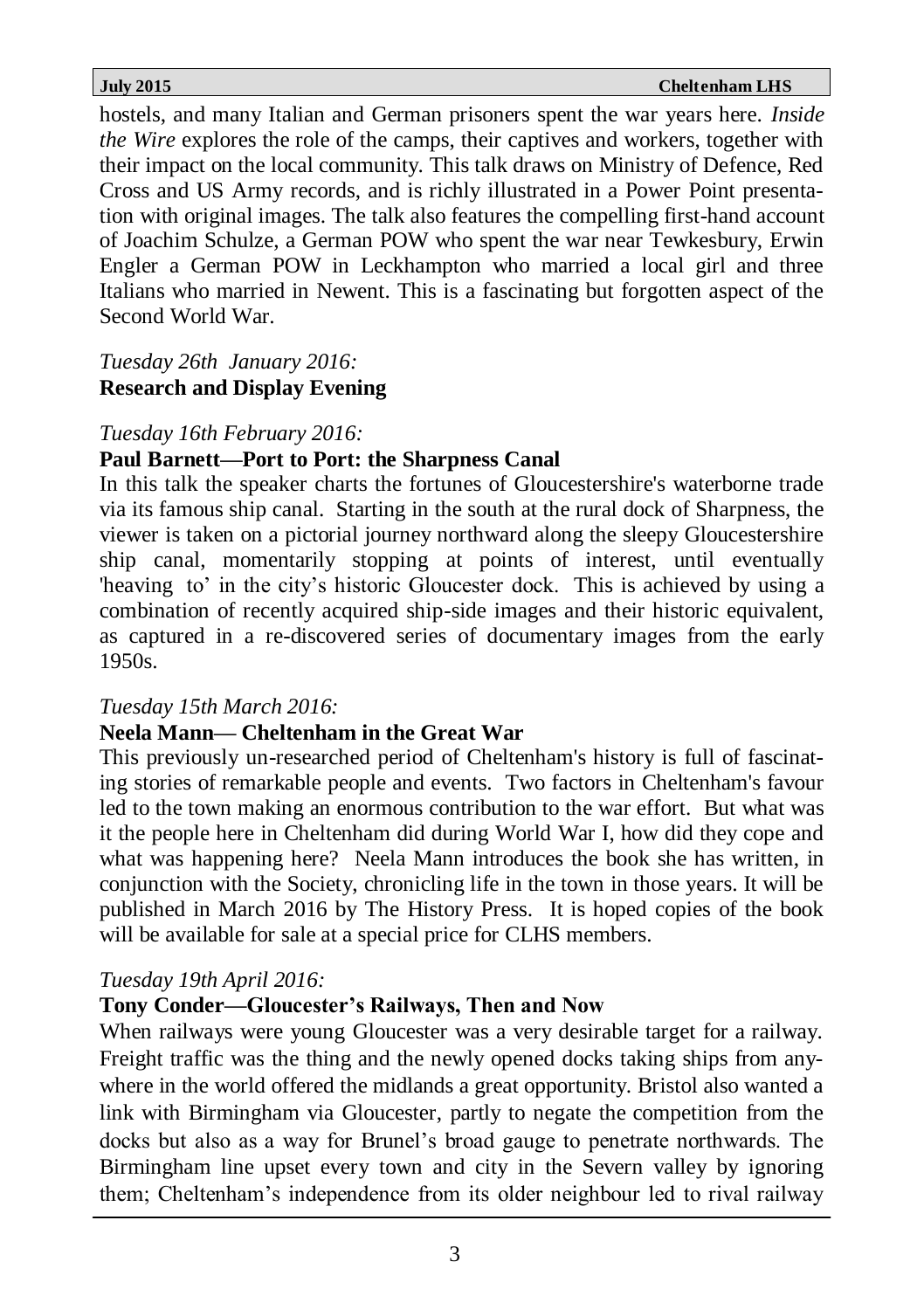plans. Eventually two lines met at Gloucester, one broad, one narrow, and the scene for chaos was set. Richly illustrated with contemporary photographs and prints, this is the story of how Gloucester developed its connections to the country and helped set the pattern for railways worldwide.

#### *Tuesday 17th May 2016:*

#### **Gwilym Davies—Folk Music of Gloucestershire**

The county of Gloucestershire is fortunate in having a rich heritage of folk music, from children's singing games to wassail songs to Morris dances to songs of love, war, country life, humour, the supernatural, ancient ballads, songs from the gypsy community and so on. Gwilym has spent many years researching and performing the music and is an acknowledged expert in the field. The talk will be illustrated with audio and video clips from his extensive archive as well as live performance. You will also hear about an exciting Heritage Lottery funded programme to put all this material on line and to spread the word to schools, choirs, musicians of all types and researchers.

### MORNING LECTURES 2015-16

Morning lectures will take place at St Luke's Hall, St Luke's Place, Cheltenham. A donation of  $\text{\pounds}1.00$  from all those attending these lectures is appreciated. Tea/ coffee and biscuits served (no charge) from 10.00 am. Lectures start at 10.30 am. All are welcome. Parking at the Hall is for disabled only—please contact Chris Conoley (01452 700428) beforehand if you wish to reserve a space.

#### *Tuesday 6th October:*

#### **Geoff Newsum/ Caroline Meller—A Historical Tour of Gotherington**

Rather than giving a chronological history of Gotherington, this presentation will consist of a virtual walk through the village looking at various properties, landscape features etc and linking them to appropriate historical periods and events from pre-history to the present. The speakers will show how, from being merely a portion of an estate that was given to support the church at Cleeve, Upper and Lower Gotherington emerged as distinct but overlapping manors leaving evidence that is still visible today. Obviously the village was very much an agricultural one until well into the 20th century and, although there is only one working farm left, most of the farmhouses and quite a few of the labourers' cottages remain. Stories about some of the people who lived in them will be another significant aspect of the talk.

#### *Tuesday 3rd November:*

#### **Aylwin Sampson—Ramblings of a Blockhead**

In his 90th year CLHS member Aylwin Sampson, writer and artist, who for many years has provided the cover illustrations for the CLHS Journal, looks back over a life in print, with particular reference to local history.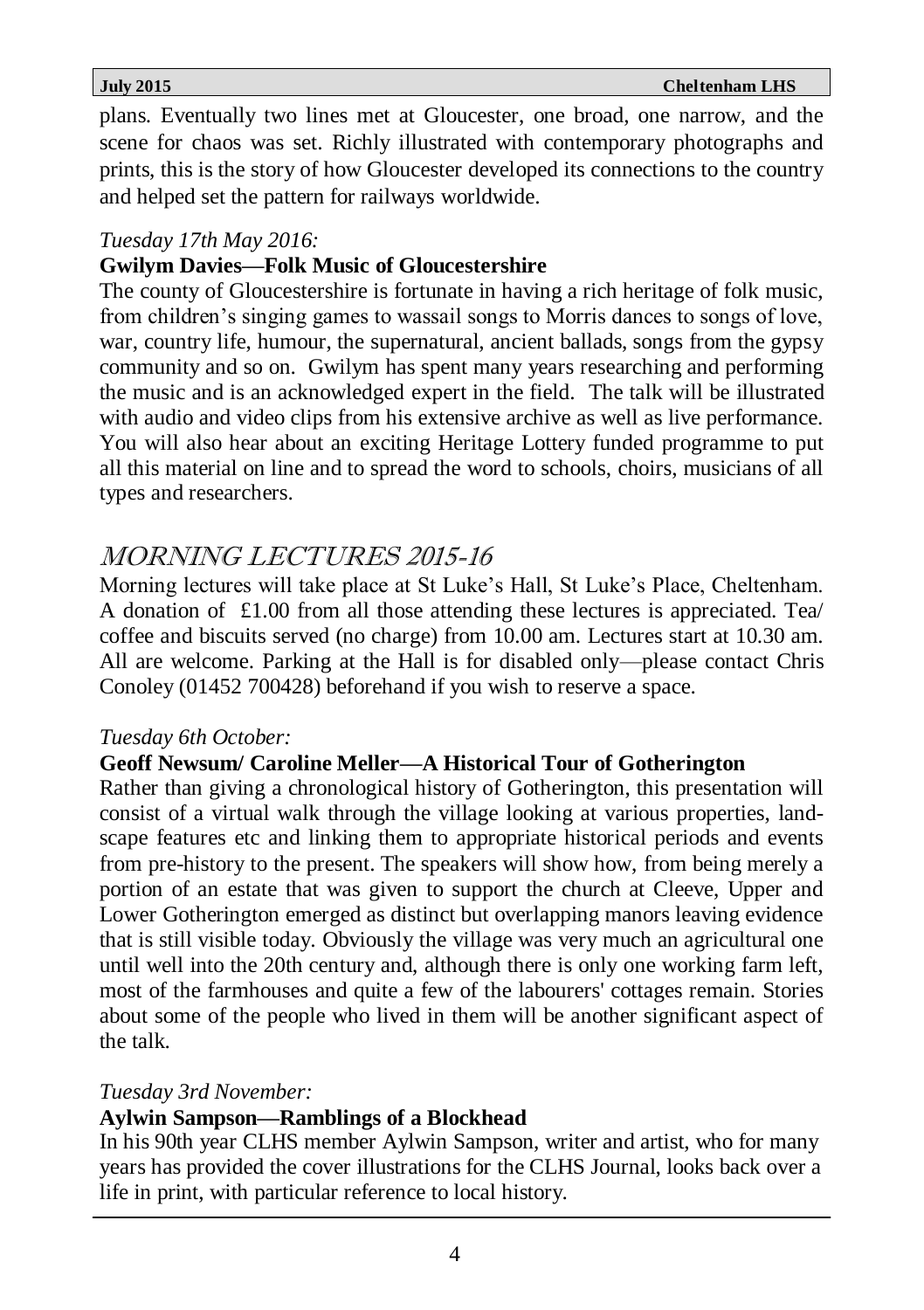#### *Tuesday 1st March 2016:*

#### **Lionel Walrond—The Cotswold House**

Scores of books have been written on the Cotswolds, most of them full of pretty pictures but lacking in constructive data. One reason is that until the mid-1950s vernacular architecture was an unknown discipline. The Cotswolds are a large area composed of lesser regions resulting from economic growth and geological variations. There are also changes in house style due to status, function and evolving fashion. In the speaker's own book, *The Cotswold House,* co-written with Tim Jordan, the aim is to help readers understand and appreciate what they see.

#### *Tuesday 5th April 2016:*

#### **Hugh Torrens—The extraordinary, but forgotten story of the Cotswold Stone Pipe Company trying (but failing) to provide clean water to the cities of London, Dublin and Manchester between 1805 and 1815**

Water pipes had at one time been made of elm, which was too short-lived, and later of cast iron, which was more expensive and tended to stain the water. The Stone Company advocated clean, 'pure' stone as the best alternative. It chose Guiting stone as its source material, and for a few years 30 tons of bored pipes left the manufacturing works at Guiting every day. The lecture will explore the rise and dramatic fall of this amazing enterprise, in which many of Britain's most celebrated engineers were involved.

### FOR YOUR DIARY

#### **Prestbury Local History Society**

#### www.prestburyhistory.btck.co.uk

Meetings are held at Prestbury Women's Institute Hall (corner of Bouncers Lane/ Prestbury Road), starting at 7.30 pm. Non-members pay £2.

*Monday 28th September:* **Val Porter—The Craven's Influence in Prestbury** *Monday 26th October:* **Lynda Hodges DVD—Travelling in Time** *Monday 23rd November:*

**Margaret Davies—The Burgage**

#### **Leckhampton Local History Society**

www.llhs.org.uk Note new venue: Meetings are held at Glebe Cottages, Church Road, Leckhampton (next to the churchyard ), at 8.00 pm Admission £1 for visitors. *Wednesday 16th September:* **Rose Hewlett—A Village Through Time** *Wednesday 14th October :* **Chris Wesley—VC Winners in Leckhampton Churchyard**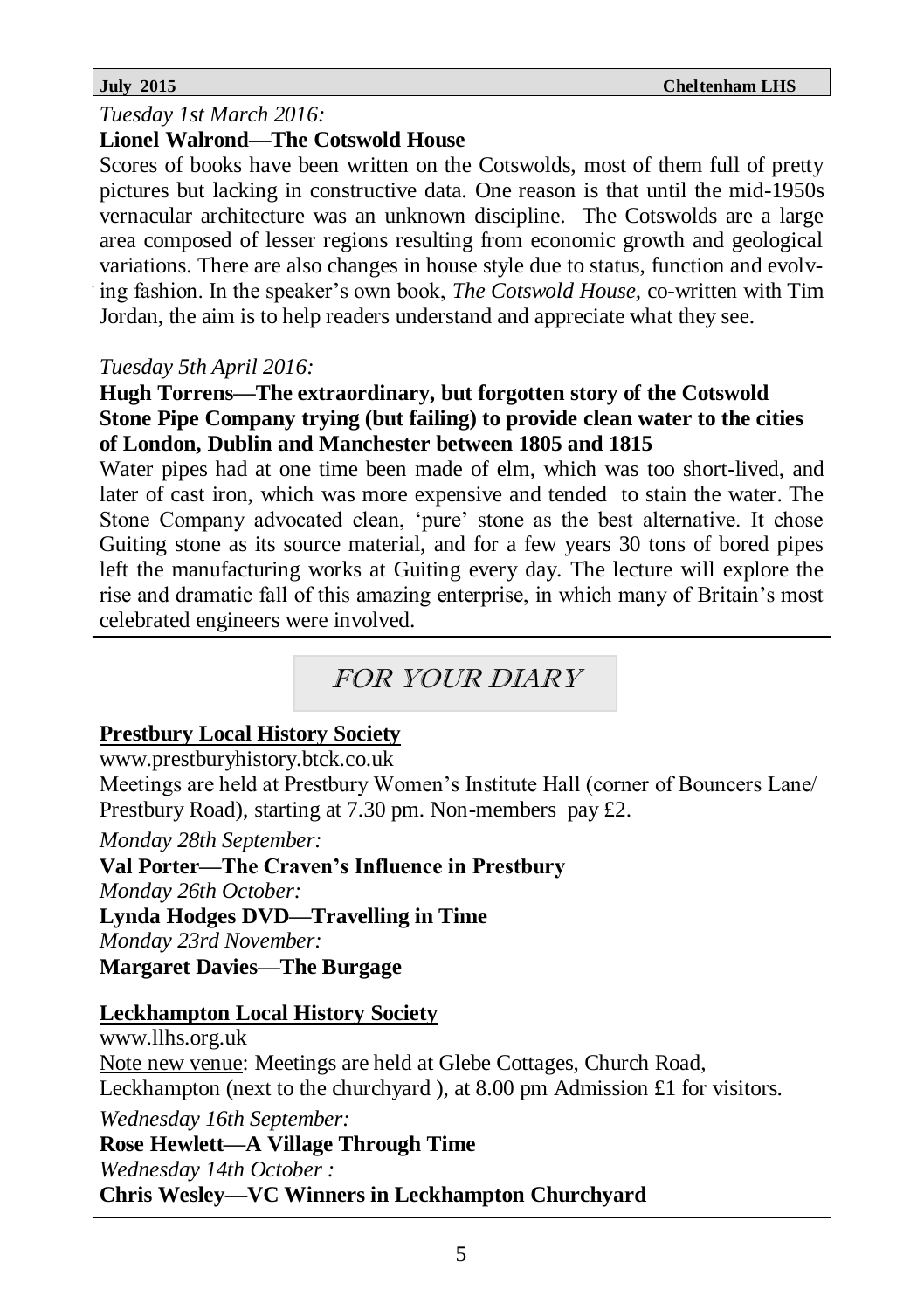#### **Charlton Kings Local History Society**

www.charltonkings.org.uk

All meetings are held at the Baptist Church, Church Street, starting at 7.30 pm.

*Tuesday 22nd September (NB starting at 7.00 pm):*

**Geoff North—Voluntary Aid Hospitals 1914-19: 'The Cheltenham Group'** *Tuesday 27th October:*

**Aylwin Sampson—The Queen's Hotel Story**

*Tuesday 24th November:*

**Steven Blake—John Bellamy (1803-93), a Gloucestershire Travelling Showman**

#### **Swindon Village Society**

Meetings are held at Swindon Village Hall at 7.30 pm. Non-members pay £1. *Wednesday 16th September:*

**Dr Tim Brain—The Floods of 2007**

*Wednesday 21st October:*

**Ray Wilson—Gloucestershire's Industrial Archaeology**

*Wednesday 18th November:*

**John Dixon—Barbara Cartland and Tewkesbury**

#### **Gotherington and Area Local History Society**

Meetings are held in Gotherington Village Hall, starting at 8.00 pm. Visitors are welcome, £2 per meeting.

*Tuesday 22nd September:*

**Tom James—The Black Death** *Tuesday 27th October :*

**Cherry Hubbard—Roman Medicine**

### **The Deerhurst Lecture 2015**



### **'The post-Reformation chancel fittings at Deerhurst: a unique survival'**

Trevor Cooper, Chairman of the Ecclesiological Society *Saturday 12th September 2015 at 7.30 pm in St Mary's Church, Deerhurst* Admission on the Door from 7.00 pm. Tickets (to include a glass of wine and cheese) £5.00, students £3.00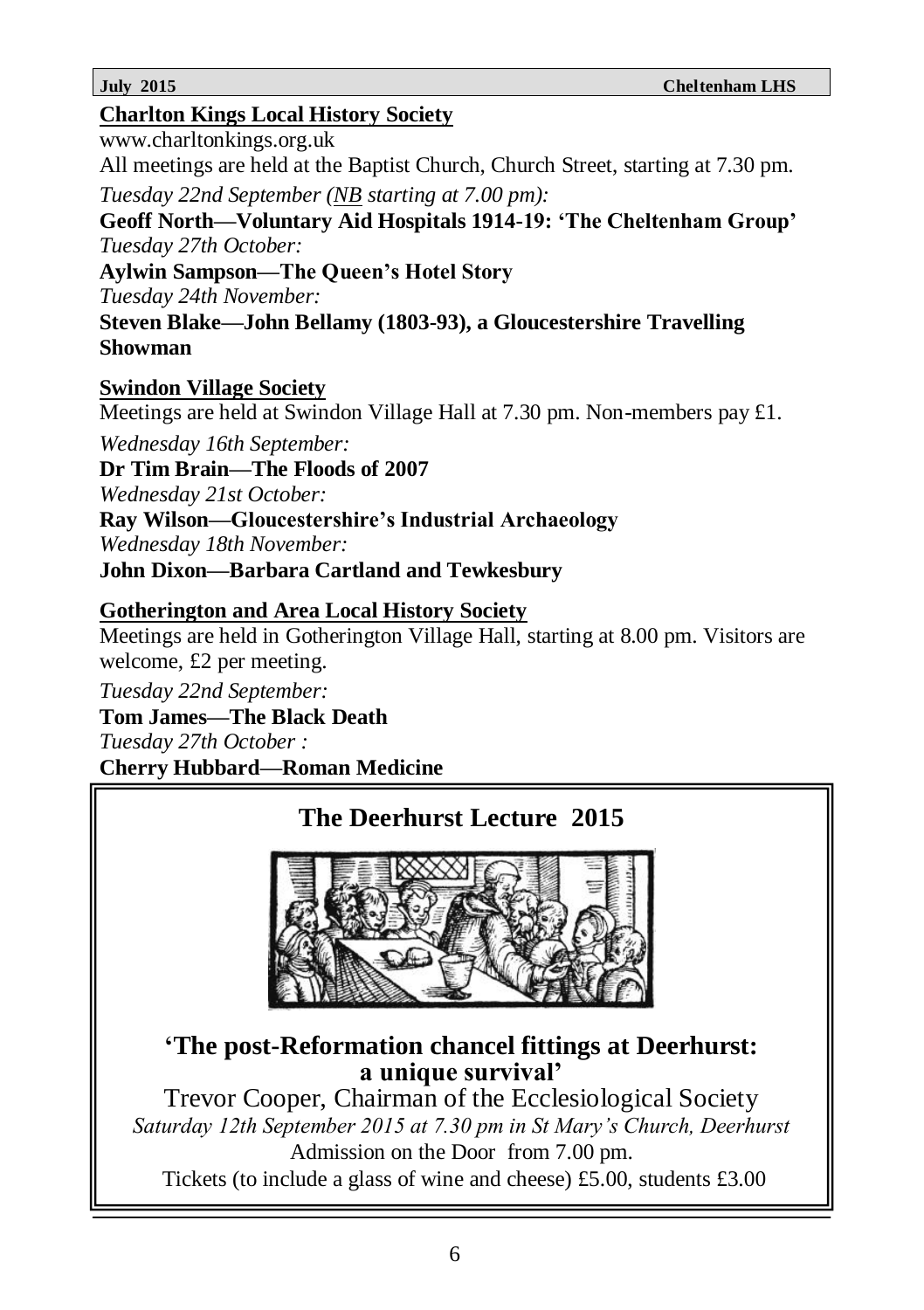### REVIEWS

Our speaker on March 17th was **Tony Roberts** of Archaeoscan, with the theme of **New Archaeological Discoveries in Gloucestershire.** He explained that he had set up Archaeoscan, the main aim of which was to get the public involved in archaeology, when he retired from the RAF. He wanted to give a flavour of the company's activities in South Gloucestershire and encourage his audience to think of joining in. (He had brought with him some 'finds' such as potsherds, which were laid out on the table.)

To explain how sites for digging were identified, he showed aerial photos on which crop marks revealed the position of ancient walls and ditches. There was a National Mapping Programme which collected all such photos and combined the evidence they contained to give a more detailed picture. There was also LIDAR, a scanning system that could detect earthworks concealed by vegetation. Other types of scanner, used at ground level, detected underground features by variations in electrical resistance. Using this geophysical system it had been possible to establish the location and layout of the long-lost big house and formal gardens at Chipping Campden, destroyed in the Civil War. At Hucclecote the local metal detecting club had gone over ground surveyed by Archaeoscan and found coins and pottery. He was always looking for sites where local people could become involved, and sometimes worked with schools and local history groups. He showed a picture of a group digging at Guiting Power, where magnetometry studies had indicated the presence of storage pits and foundations. They had found jewellery, coins and pottery. Volunteers had also worked at Miserden, where there was a late Iron Age site, and there was an ongoing dig at Doynton Villa in south Gloucestershire. Earlier archaeologists had dug there without finding the extensive Roman villa complex revealed by Archaeoscan's survey; so far hypocausts, a bath house, drains and part of the villa had been excavated. The stone walls had largely gone because local people had used the site as a stone quarry long ago, but it was still possible to determine the purpose of the buildings, as for example where the presence of animal bones indicated livestock shelters. He showed pictures of jewellery found in the bath house area, and said volunteers liked washing pottery fragments that turned up so as to reveal the detail on them. Another project had been undertaken at Sherborne where there was thought to be a lost church, but it had proved to be a Roman corn-drier, a hollow T-shaped structure in which a fire lit at the bottom of the long arm would have created a current of warm air to dry the corn spread out inside.

As to how all this work was funded, the company received money from local councils and charged fees to schools such as Marlborough College and other customers for working with them. They did not usually undertake many projects at once, but were getting busier every year. He was pleased when young people interested in taking up archaeology came, and when children were brought to see the work. At the end there was a pause before the audience came up with several questions It had been a very interesting and thought-provoking talk.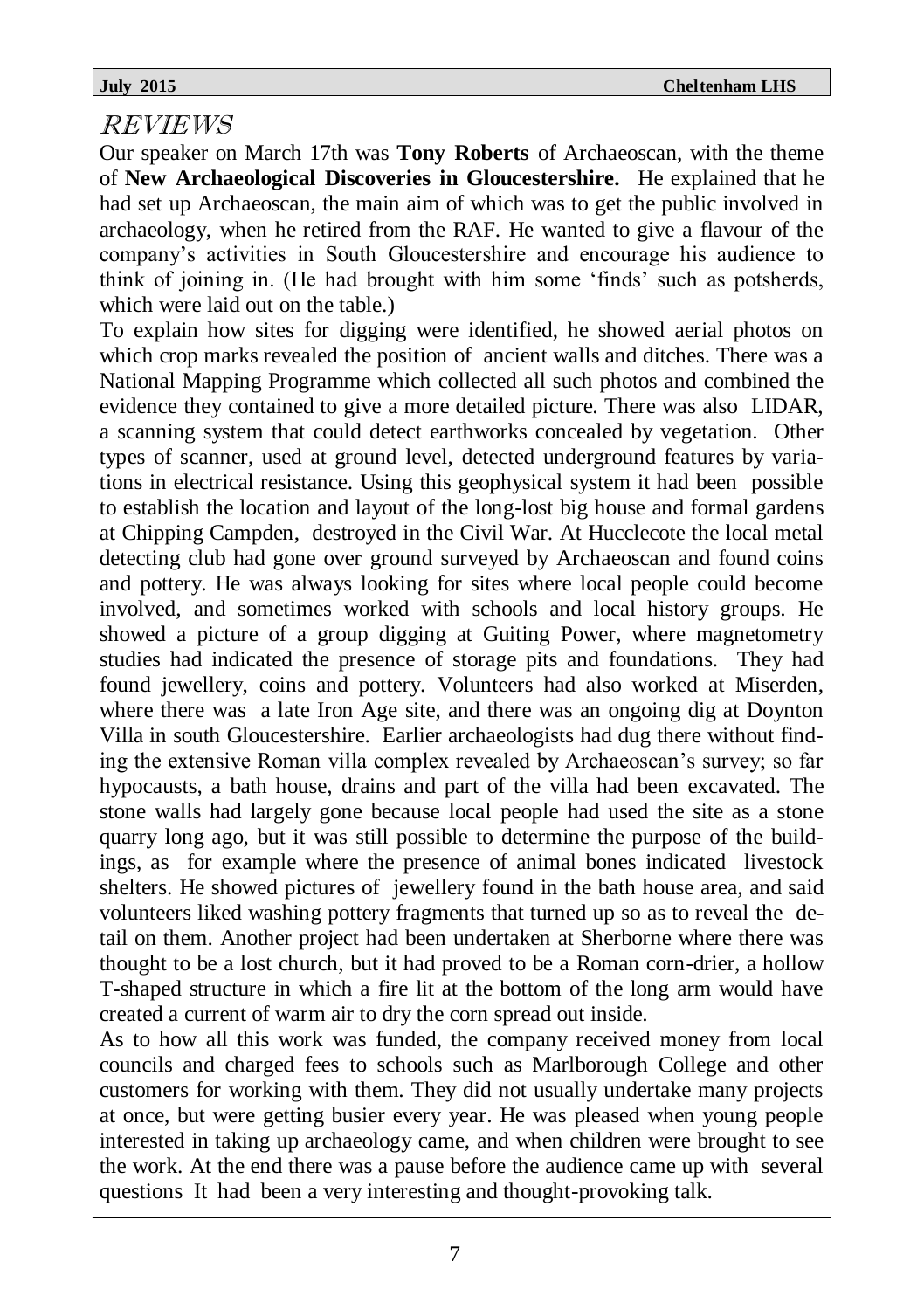On 14th April at St. Luke's, CLHS member and St Gregory's Church historian **Joanna Vials** gave an illuminating talk titled **The Indomitable Mr Cotham**. Joanna explained how, when helping to compile a guidebook for the church in 2013, she had been surprised to find no memorial plaque in the church to its founding priest, Fr James Ambrose Cotham OSB. So began her quest to learn more about the man and his life.

James Ambrose Cotham was born in 1810 at Warrington, Lancashire into a well-established Catholic community. Aged 16 he went with his younger brother to the Benedictine college at



Douai, Northern France. In March 1835, following his ordination, Fr Cotham sailed on *The Oriental* bound for Australia. Religion in the colonies was seen as a civilising influence, helping people to be educated, moral, hard-working and



above all law abiding. In Van Diemen's Land (Tasmania) he was warmly welcomed by settlers and was soon building the first Catholic church in the colony – he was to be responsible for building two of the earliest churches in Tasmania during his 14 years there. His life in Tasmania was busy, initially as a mission priest and later ministering to prison guards and convicts, the sick in convict hospitals, the Queen's Orphanage and workplaces etc. He sailed back to England in 1851 and in July 1852 preached at St.

Chad's Cathedral, Birmingham, erected 10 years previously. Catholic churches were now being built all over the country and the influence of Pugin and others was clearly evident. However, in Cheltenham, the chapel in Somerset Place still looked like a dissenting place of worship, although the congregation had risen to 1000 by 1850. The arrival of the energetic Fr Cotham in 1852 soon brought about change here too. By early 1853 he was convening meetings of the whole congregation, the Committee and supporters including newcomers or recent converts. Adverts were placed in local and national press inviting subscriptions towards the building of a new church. Plans progressed very quickly and it seems Fr Cotham matched whatever sums were raised with his own personal contribution. Meticulous accounts were kept and still survive at Gloucestershire Archives. The church was completed in stages from 1857. In 1859, *The Cheltenham Examiner* reported apparent rivalry with the Established Church - the spire of St Gregory's was to be 208 feet, 41 feet higher than that of the parish church!

Fr Cotham resigned in 1873 and travelled abroad. He did not attend the consecration of St Gregory's in 1877. His health declining, he returned to England and died in May 1883. His grave is at Belmont Abbey. Although a 'pioneer' for the Benedictines in Tasmania and for the Catholic community in Cheltenham, Joanna described him as an individualistic, somewhat eccentric, lone missioner.

#### *Elaine North*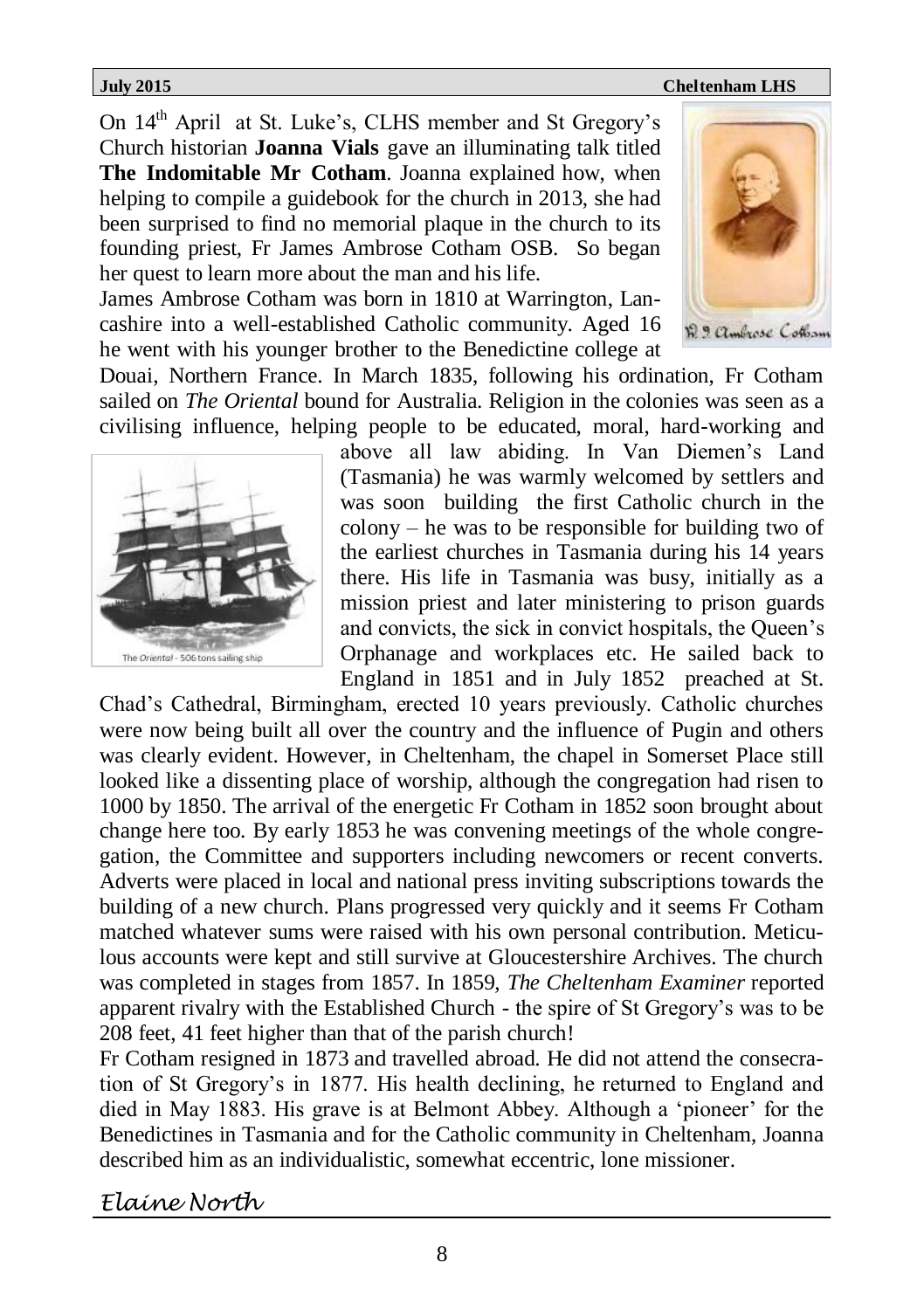Our speaker on 21st April was **John Paddick** with the theme **The First Civil War in Gloucestershire (1642-46).** He said that the county was important in the war because of its strategic position between Oxford and Wales. He asked the audience whether they supported the Parliamentarian or Royalist side, and on receiving a largely neutral response said that in 1642, similarly, even the gentry were lukewarm, though most eventually followed the King. Early in 1641 Parlia-

ment produced a Protestation of allegiance to Charles I and the Church of England which all adults over 18 were required to sign. It found support in some places (Cirencester was in favour) and resistance elsewhere (Tewkesbury opposed it). Factional fighting had already broken out by the time the King raised his standard in August 1642. He was at a disadvantage: his armoury was mostly in London and Parliament seized it, the Navy declared for Parliament and he had few trained troops, his army consisting mostly of farm workers recruited from country estates. At the battle of Powick Bridge on 23rd September the King's nephew Rupert of the Rhine and his cavalry were victorious, but the battle of Edgehill



Charles I commanding his troops

in October was inconclusive. Charles then gave up hope of regaining control of London and made Oxford his headquarters. The court occupied Christ Church while other colleges were used as barracks, a powder factory was set up and defences were built around the city. Meanwhile he sent the Queen to France to raise money for desperately needed arms and clothing from his troops. Supplies were a constant worry. In February 1643 the Royalists stormed Cirencester, which was garrisoned and defended under the command of Sir John Fettiplace. Rupert, who was in command, placed a mortar on the west side and lobbed incendiaries over the wall, destroying all the biggest houses. It was the first major bombardment of the Civil War. The Royalists took 1000 prisoners and seized 3000 muskets among other things—a very useful haul. On the King's orders, these were given only to seasoned soldiers, not to new recruits. Rupert was also sent up the Stroud valley in search of red and blue wool cloth for uniforms. By 1643 the balance of power between the two sides was almost even, with the Royalists strongest in the north and south-west. In July 1643 Rupert successfully stormed Bristol, giving the King a major stronghold at last. In August the Royalists besieged Gloucester, which held out until the besiegers became sick and demoralised and a relieving force arrived from London. After the loss of Gloucester other Royalist strongholds such as Sudeley and Tewkesbury also fell to the Parliamentarians. The battle of Naseby in June 1645 effectively saw the end of the Royalist army. Turning to the socio-economic effects of the war, he counted the destruction of property and loss of revenue from farming and other sources as among the worst. There was also a huge cost in lives, amounting to 12.3% of the population. The audience followed this stirring narrative with rapt attention, and one member suggested Civil War sites should be marked, as is done in America.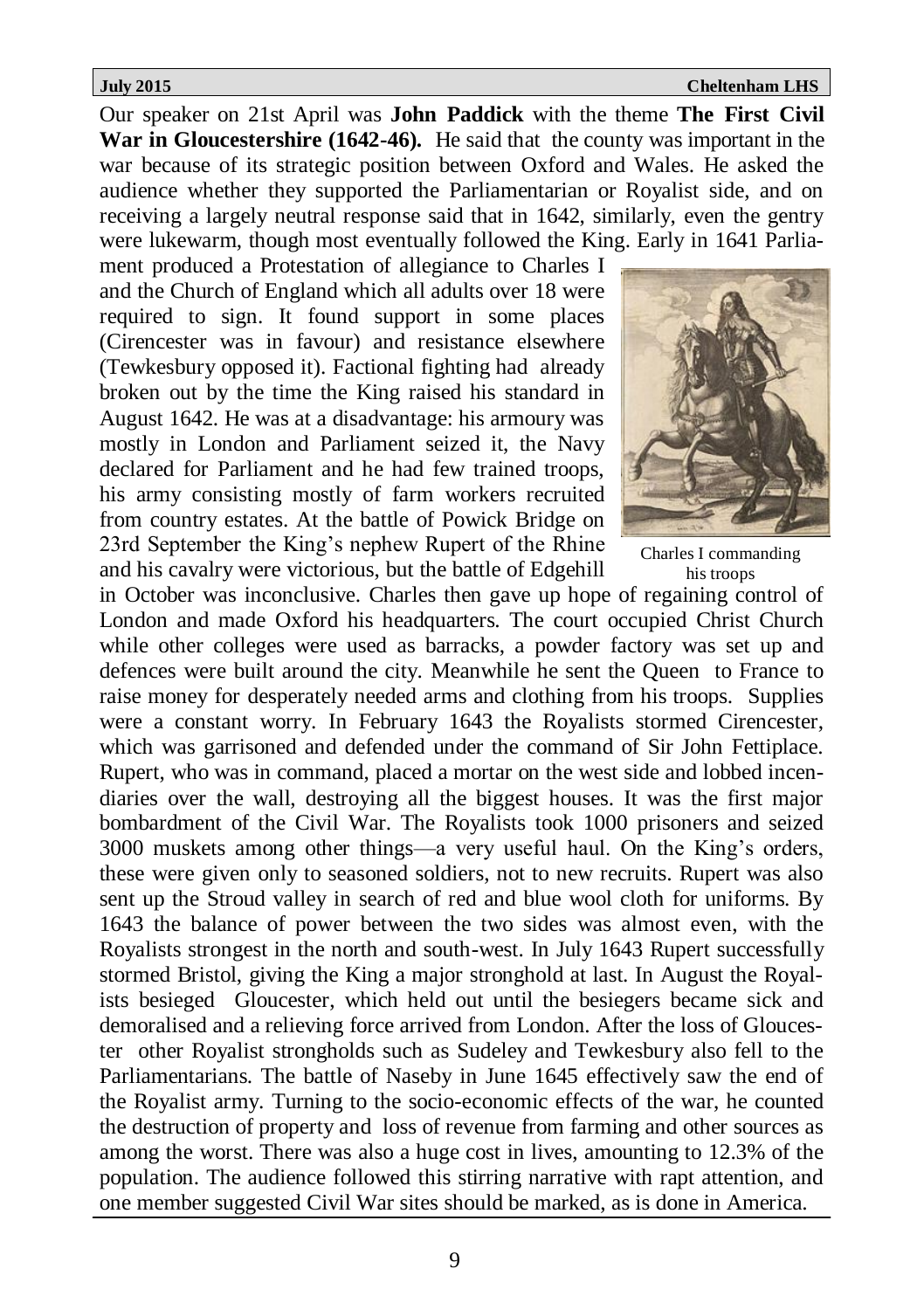After the AGM on May19th **John Puttley**, interestingly garbed as a 16th century barber-surgeon and with the aid of an array of equipment laid out on the table, entertained us a with talk entitled **Blood, Guts and a Little off the Top!** The items on display, he explained, related to the three main branches of the medical profession in medieval and Tudor times. First, there was the university-educated physician, whose clientele would be mainly wealthier people. His treatments were

based on the belief, originating with the ancient Greeks, that health depended on a correct balance of four 'humours' (hot, cold, dry and moist). After assessing a patient he would consult an astrological chart to decide on treatment, normally consisting of emetics, laxatives and/or bloodletting using a fleam (knife) or leeches. He might also send his patient to an apothecary, the second medical practitioner. Some of his concoctions worked: warm bacon fat



A set of fleams for bloodletting

was good for earache, for instance, because it would loosen the wax. Others were based on the 'doctrine of signatures' whereby something was thought to have an affinity with whatever it resembled. Thus, kidney beans should be good for kidneys, and snails were used to treat respiratory infections because their slime trails look like phlegm or mucus. Some ideas were wildly wrong—tobacco was highly recommended for coughs, for instance—but others were well-founded: garlic, as the Romans knew, is a good antiseptic. Turning to surgical techniques such as might be undertaken by the third kind of doctor, the barber-surgeon, he first discussed trepanning, long believed to cure chronic headaches and mental disorders. This had been done in Neolithic times using flint tools, but in the middle ages a hole was made in the skull by drilling a circle of holes with a spike and tapping out a section of bone. Later a saw was used, and later still a small brace-and-bit drill with calibrations to set the depth of the cut. Many healed skulls have been found, showing that (amazingly) 45-50% of patients survived. Teeth gave a great deal of trouble, with abscesses a common problem. It was believed that scratching around the offending tooth with a nail and knocking the nail into an oak tree would carry away the pain; if, by chance, the abscess burst in the process, the treatment might seem to have worked. People tried to clean their teeth to prevent the tooth worm which (they believed) lived in each tooth from coming out to eat food remnants and going back into the tooth, causing pain. To cure toothache the surgeon might poke a red-hot needle into the tooth, which would kill the nerve but not cure the rot. Extractions, which could be an excruciating process, were often done in public, with a paying audience. Battlefield injuries were also in the barber-surgeon's province. Arrows and crossbow bolts were pushed through rather than drawn out if possible to avoid extra damage from barbs, but even if removed and the wound cauterised they were apt to cause infection. Festering wounds were drained. The speaker finished with a fascinating if grisly account of limb amputation. Some of the implements used were among the exhibits the audience crowded round to examine at the end.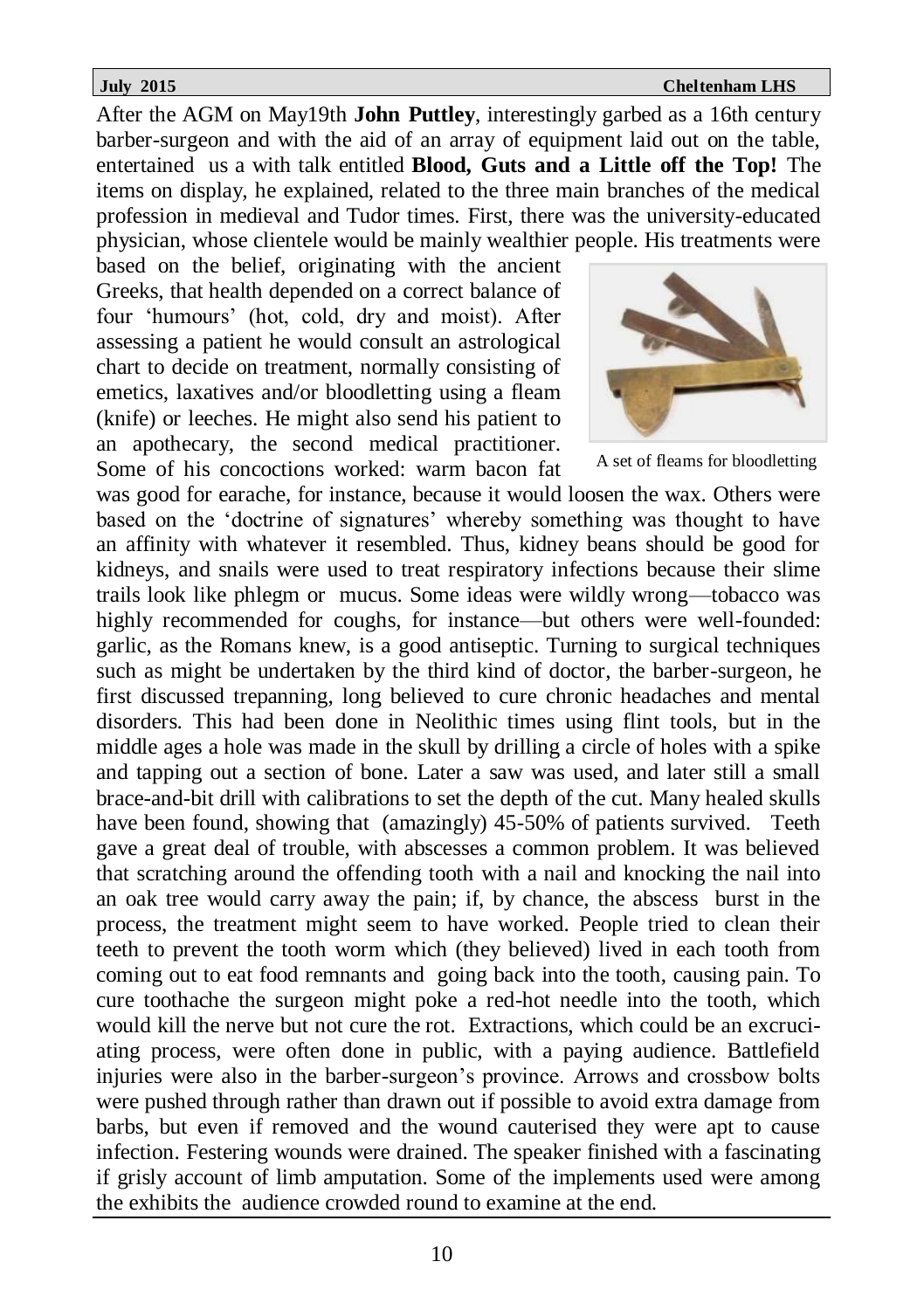FEATURE

### **From Pittville to Printing: a new display in the Paper Store at The Wilson**

A new display opened on May  $2<sup>nd</sup>$  in The Wilson's Paper Store. The material fits broadly into three themes: Pittville, photography and printing. Dr Steven Blake, in his capacity as a Museum Volunteer, has selected plans, prints and watercolours from the Museum's collections to illustrate the history of Pittville. Some items have never been shown before (or at least not in the last 40 years!), and Gloucestershire Archives have kindly loaned the Pittville Spa Subscription book to accompany the display – which, of course, coincides with the recent publication of the Local History Society's CD with images of the book's 475 pages and a fully searchable transcription.

The main photographic displays celebrate the  $150<sup>th</sup>$  anniversary of the Cheltenham Camera Club, founded by Dr Edward Thomas Wilson, who also campaigned to set up Cheltenham Museum, now of course, bearing his family name. Some of Wilson's photograph albums are on show, along with the entry in his own handwritten biography detailing the first meeting of the Photographic Society and his early experiments in photography. The Camera Club has kindly provided panels illustrating its history and has helped select cameras for display. Richard Dighton junior set up one of the early photographic studios in the town, and we are able to show a selection of his work as well as work by one of the town's best-known 20<sup>th</sup>-century photographers, Hugo van Wadenoyen. Photography underpins many of the other displays, including a case celebrating the  $100<sup>th</sup>$  anniversary of the setting up of the Gloucester Aircraft Company, and pictures of the Leckhampton riots, respectively chosen by guest curators Nigel Cox and Eric Miller.

Also on display in the Paper Store is a selection of books from the Emery Walker Library illustrating two sides to Emery Walker: first, the man of business who developed cutting edge photographic reproductions for books, and secondly, the expert in the traditional art of letterpress printing. It features books by Walker's own press, the Doves Press, the Kelmscott and Ashendene Presses, and many more, including books never displayed before. Alongside this display are items from the Emery Walker archive, focusing on Walker's many friends, from William Morris to Violet Woodhouse.

From the Arts and Crafts collection there are new selections from the Ernest Gimson and Sidney Barnsley collections, showing their beautiful and detailed working drawings and plans for architecture, furniture and metalwork, as well as work by Gimson's successor Norman Jewson, and a selection of Gloucestershire (and beyond!) images by local artists associated with the Arts and Crafts Movement - Charles March Gere, Henry Payne and the etcher F L Griggs. The displays will be in place until the end of October.

*Ann-Rachael Harwood*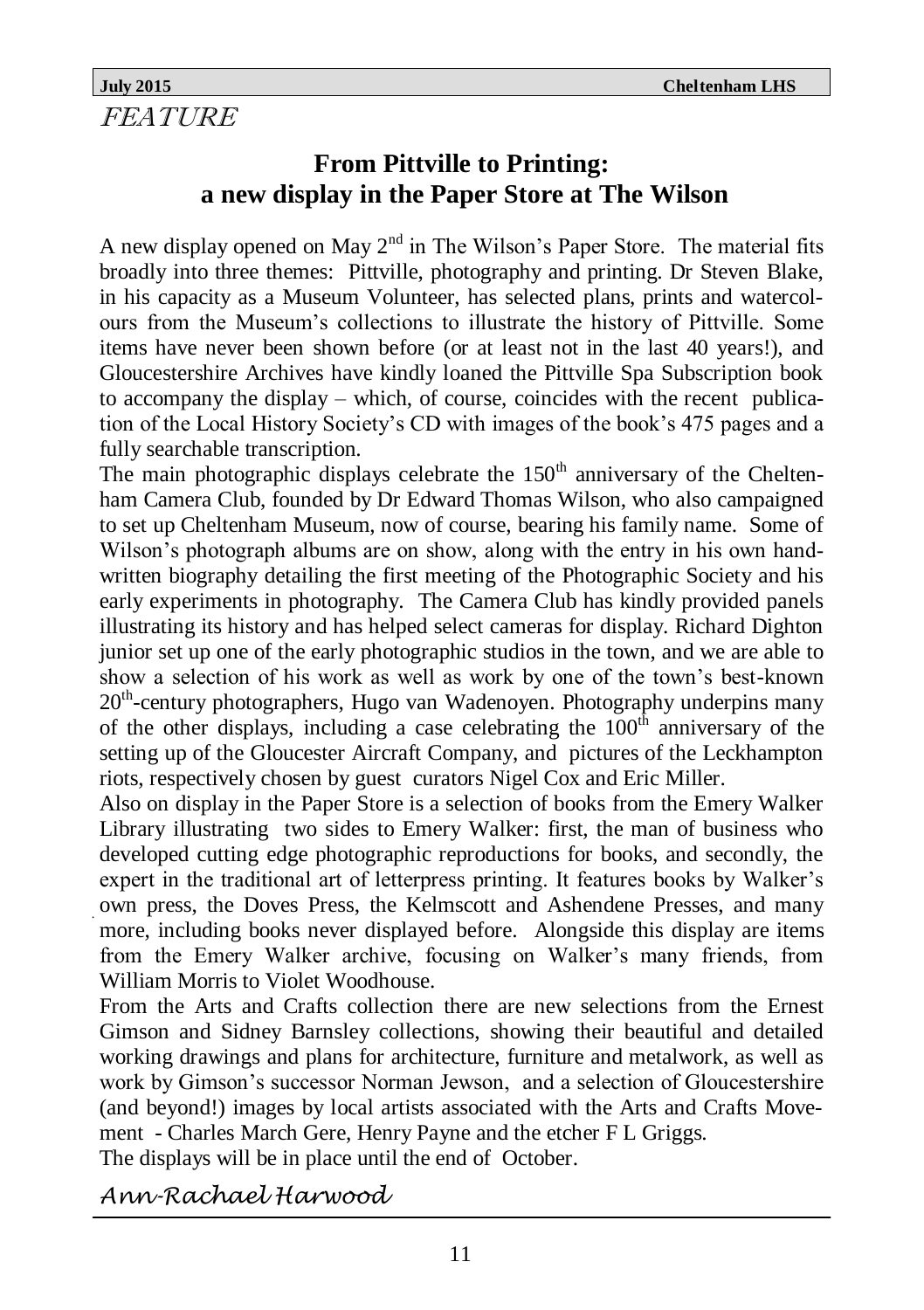### LOCAL NEWS

### **Formal opening of the Pittville Gates**

On the gloriously sunny afternoon of April 7th, four years to the day since the campaign to renovate them was launched, the restored Pittville Gates were officially re-opened by the Mayor Cllr Simon Wheeler.

The original gates had been built in 1833 as the entrance to Pittville Estate, developed by Joseph Pitt, but those had been removed in 1921 and the lamps on the stone piers had been lost in the 1960s. The whole structure had been



in a poor state of repair for very many years. The Mayor, who to the delight of the crowd arrived in a coach drawn by two magnificent black Friesian horses, thanked the Friends of Pittville for masterminding the renovation project, which in total had cost nearly £290,000. The work had been carried out in two stages, beginning in 2012 with the construction of new gate piers. In March 2014 four new lamps, made to replicate the originals, had been installed on top of the piers. New pedestrian and carriage gates had been made and fitted and the area around the gates had been repaved. All the work had been carried out by local craftsmen with financial support from both the borough and the county council. Judie Hodsdon, Chairman of the Friends' restoration sub-committee, said that the end result looked much better even than they had thought it would, and had been worth all the hard work they had put into it.



After the formal opening a reception was held at the Cheltenham Townhouse Hotel in Pittville Lawn, where an excellent tea was served and the guests, who included Martin Horwood, MP, heard more about the origins and progress of the restoration project and the problems encountered along the way. All those involved were heartily congratulated on their magnificent achievement.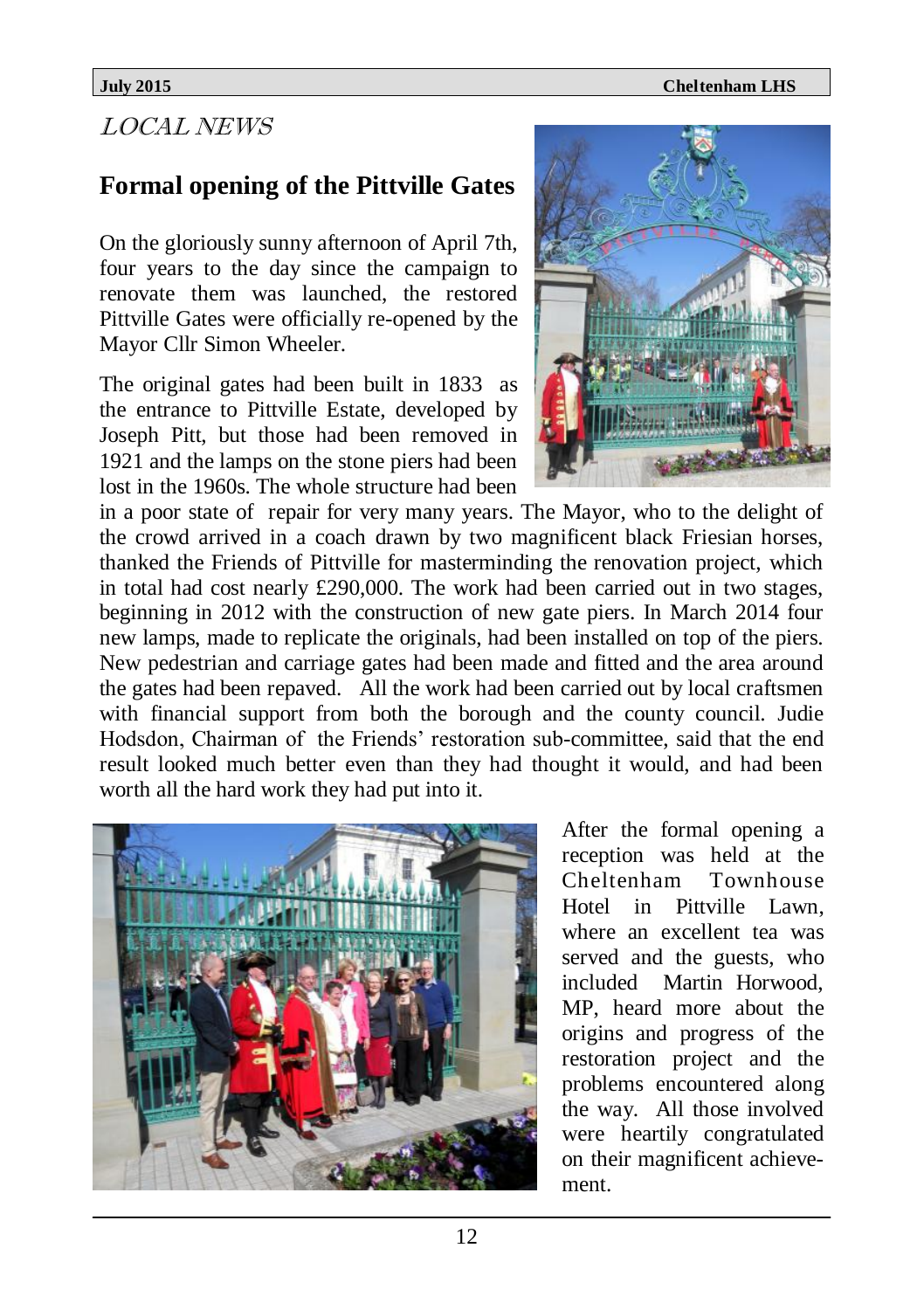#### **New plaque**

A notable event on March 25th this year was the unveiling by the Mayor Cllr Simon Wheeler of a blue plaque at the house in Evesham Road where Cheltenham's celebrated pioneer lady doctor Dr Grace Billings opened her first clinic. Born Grace Stewart in 1872, she trained at the London School of Medicine, then in Edinburgh and Newcastle, graduating as MB and BSurg in 1898. In 1899 she married Frederick Billings of the well-



Mayor Simon Wheeler and house owner Jo Thompson with Hilary Simpson of Friends of Pittville and Roger Woodley of Cheltenham Civic Society at the unveiling of the plaque.

known Cheltenham family of builders and set up her first practice, specialising in women patients. She and Frederick had a son in 1900 and a daughter in 1911, when the practice moved to the Promenade. During the First World War Dr Bill-



ings was one of the few female medical officers in the town's eight VAD hospitals. She died in 1957.

The plaque is funded by Cheltenham Civic Society and Friends of Pittville. Civic Society Chairman Roger Woodley commented that Dr Billings was a pioneer of national importance who not only made an important contribution to women's health in this town but also blazed the trail for women in medicine at the British Medical Association.

#### **Langland Study Day at Worcester Cathedral**

*Saturday 19th September, 9.15 am—5.30 pm*



The Worcestershire poet William Langland wrote his epic poem Piers Plowman 650 years ago. Five distinguished speakers discuss Langland and medieval life. The programme includes live medieval music and a buffet lunch. Tickets £30, available from the Worcester Live Box Office, tel 01905 611427.

For full details see the Cathedral website www.worcestercathedral.co.uk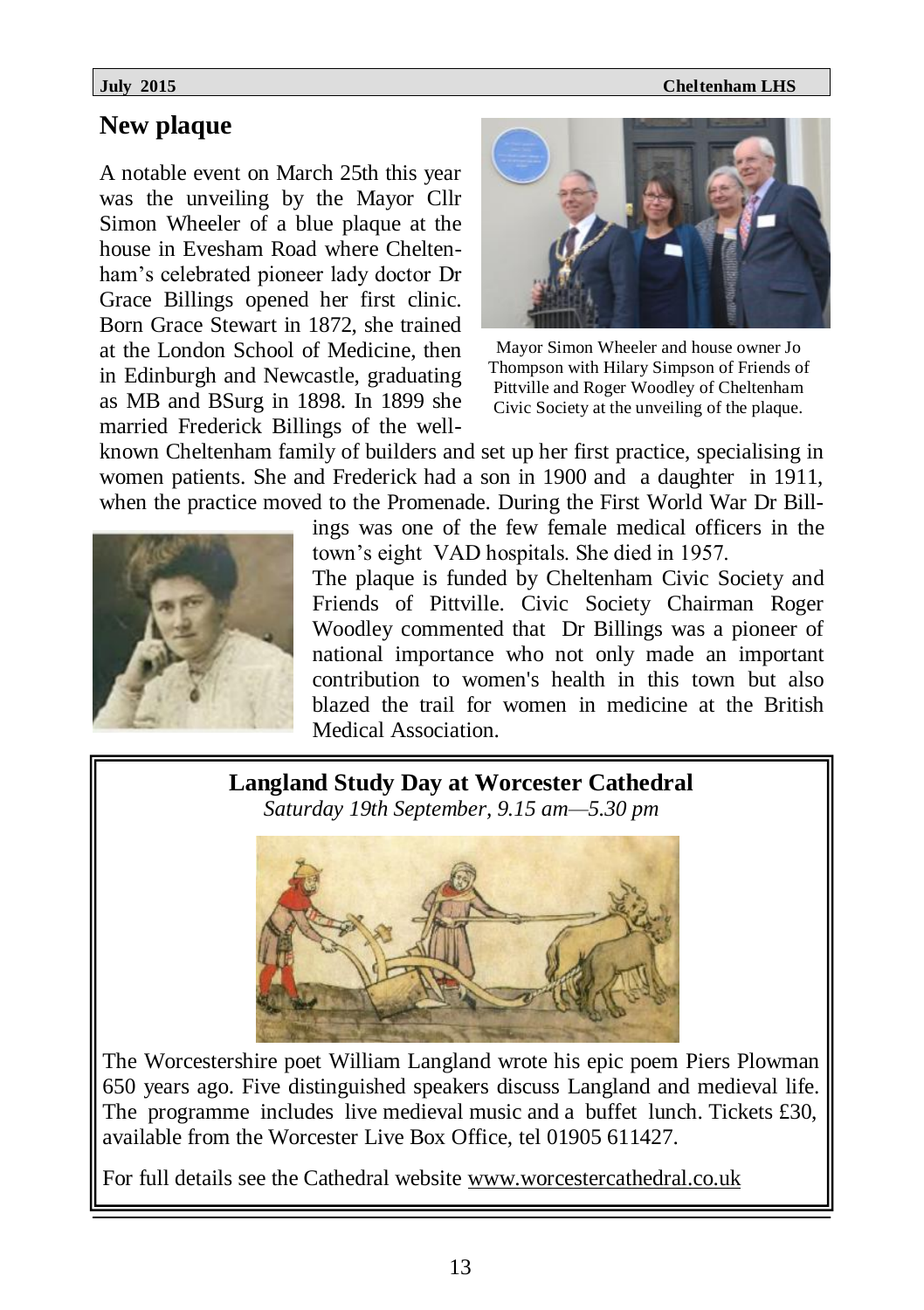*For those members who were unable to attend the AGM on 19th May, summary reports are printed below. Full minutes of the meeting will be circulated prior to next year's AGM. If you did not have a copy of the accounts and would like one posted to you, please telephone the Treasurer on 01242 231837 or else e-mail suebrown@waitrose.com*

### ANNUAL GENERAL MEETING HELD ON TUESDAY 19TH MAY 2015

*The Chairman, David Scriven, welcomed the Mayor Cllr Duncan Smith, who had agreed to be President of the Society for his term of office and to chair the meeting.*

#### **Election of Officers and Committee**

*The following were elected:*

**Chairman:** David Scriven **Treasurer:** Sue Brown **Secretary:** Chris Conoley **Committee:** Jill Barlow, Kath Boothman, Neela Mann, Gwyneth Rattle, Sue Robbins, Sally Self

**Chairman's Report (***summarised):*David Scriven said the Society continued to grow and to generate support and interest among its members, as well as promoting awareness and knowledge of local history amongst the general public. Membership stood at a record 387, and it had been good to see so many new members joining the society. Unfortunately we lost a number of old friends, who would all be greatly missed. Eleven meetings had been held during the year, nine evening and two morning meetings. It was pleasing to see them so well attended, reflecting both the quality of speakers and the interest in the wide variety of topics on which they spoke. He thanked Programme Secretary David Johnson, and all those who helped with the organisation and running of the meetings, singling out Vic Cole for his work in setting up the rooms and welcoming people as they arrived. There had been four local history outings for members and their friends during the previous summer: a visit to Hellens and Ledbury in Herefordshire, a guided walk around the centre of Gloucester; and a guided walk around the Lower High Street in Cheltenham, which had to be repeated due to the level of demand. The highlight of the year was undoubtedly our 6th biennial Local History Day, held at St Matthew's Church in July 2014. The theme was Cheltenham Life 1914-1919, the main feature being an exhibition illustrating life in the town during the war years, based on new research carried out by several members of the Society. Supporting displays were provided by The Wilson and other local groups and individuals, and there were two talks, one on 'The Home Front Consumer', given by Robert Opie, the other on 'Leckhampton Court VAD Hospital', by Eric Miller. Particular thanks were expressed to Neela Mann for all her work on the project. The exhibition subsequently went on display, either in part or in its entirety, at several locations in Cheltenham and Gloucester. Other events in which we had participated included the Gloucestershire Family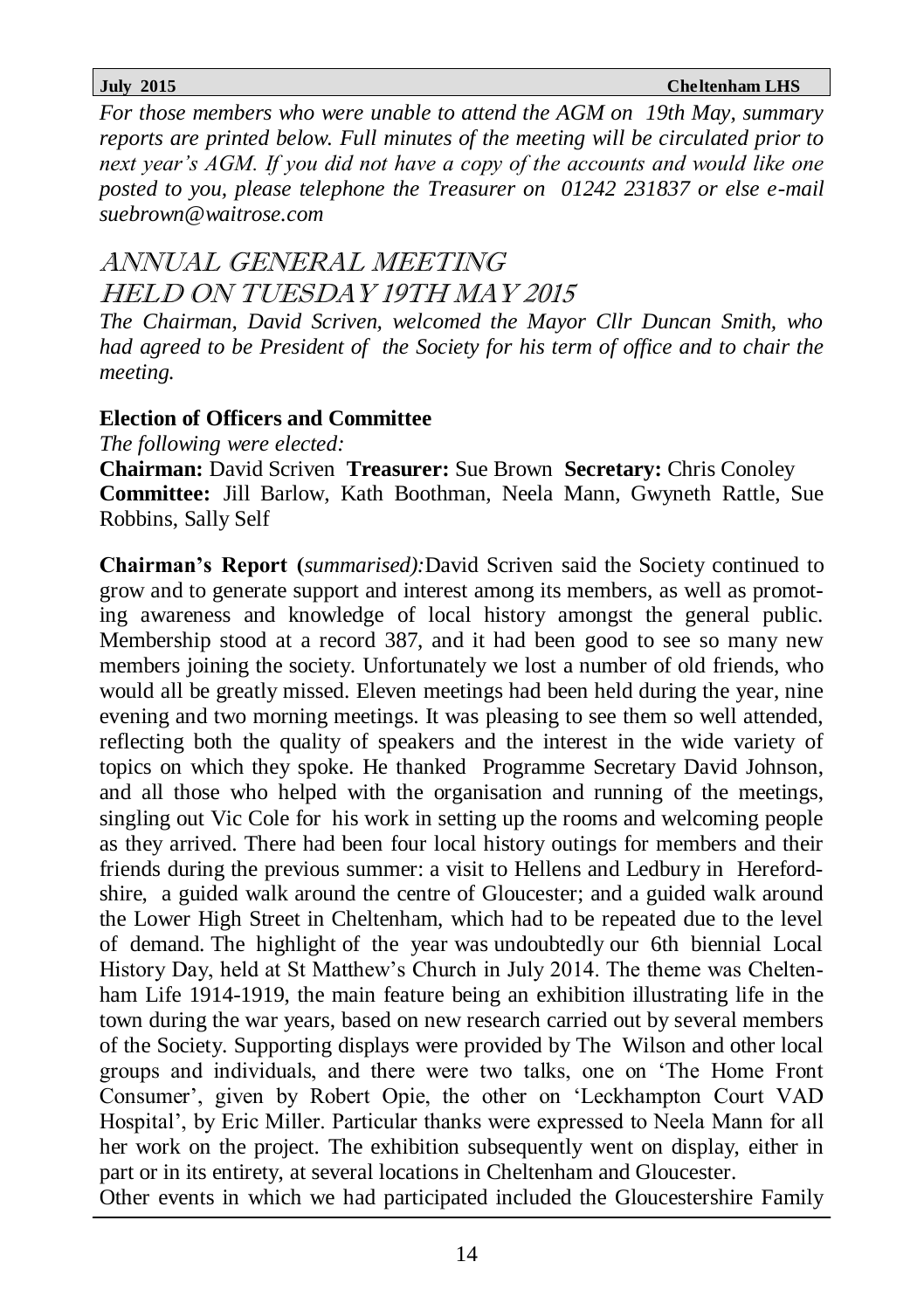History Fair in Gloucester in May, the Montpellier Fiesta and Heritage Open Days in Cheltenham. As in several past years Geoff and Elaine North had mounted a series of displays on various aspects of local history at the Local and Family History Library. Now they had decided to pass on the baton to others. They were warmly thanked and the Chairman expressed the hope that the high standard they had set would be maintained in future years. Joyce Cummings and Vic Cole were commended for the service they provided in processing enquiries from the public, usually on people connected with the town. The Society's local history publications had kept up the very high standard for which they had become noted. There were many to thank for their contributions but particular thanks were owing to the Editor of the Journal, Sally Self, and the Editor of the Newsletter, Kath Boothman. We had also added to our list of publications with a new CD containing a transcription by Jill Waller and Kath Boothman of the Pittville Spa Subscription Book covering the period 1830-1852. Members of the Society had continued to give much valuable assistance to the Victoria County History project by researching for the planned Cheltenham volume. Other work included the cataloguing of documents at Gloucestershire Archives, compiling a list of non-conformist chapels in Gloucestershire and doing further research on life in Cheltenham during the First World War in preparation for a book to be written by Neela Mann and published by The History Press in 2016. Finally, our webmaster David Ford was thanked for maintaining the Society's website, which enabled users to keep track of the Society's activities, read the latest Newsletter, search the Journal index and ask questions about Cheltenham's history.

**Treasurer's Report (***summarised):* Sue Brown said the Society had had a successful year and its finances were sound There was an excess of income over expenditure of £1,959.81 in the general fund and £75 in the Peter Smith Award fund. Donations towards the general fund amounting to £63 were received. Judy Smith very generously gave the Society a further £100 for the award presented in Peter Smith's name. We claimed Gift Aid receipt of £894.02, which reflected the claim for two years. The sale of Journals had reduced this year because many of the older issues had been sold in previous years. Some of these issues had now run out, and where there was still a demand for them they had been reprinted, costing £372.80. The net cost to the Society of this year's Journal was £1,290.90.

**Address by the Mayor, Councillor Duncan Smith** *(summarised):* Cllr Smith said he had been impressed by the breadth and academic rigour of the Journal and thought groups like ours had an important part to play in recording and preserving the history of the town. Oral histories and family archives should all be treasured as true records, particularly now that so many people put their trust in the internet, which was often less reliable. There were challenges in Cheltenham, where so many old buildings had been lost and much of what remained was threatened by development. Financial cuts made it hard for the Council to protect remaining assets; however, the Cheltenham Trust which had taken over the running of services such as The Wilson had a serious commitment to the town's heritage.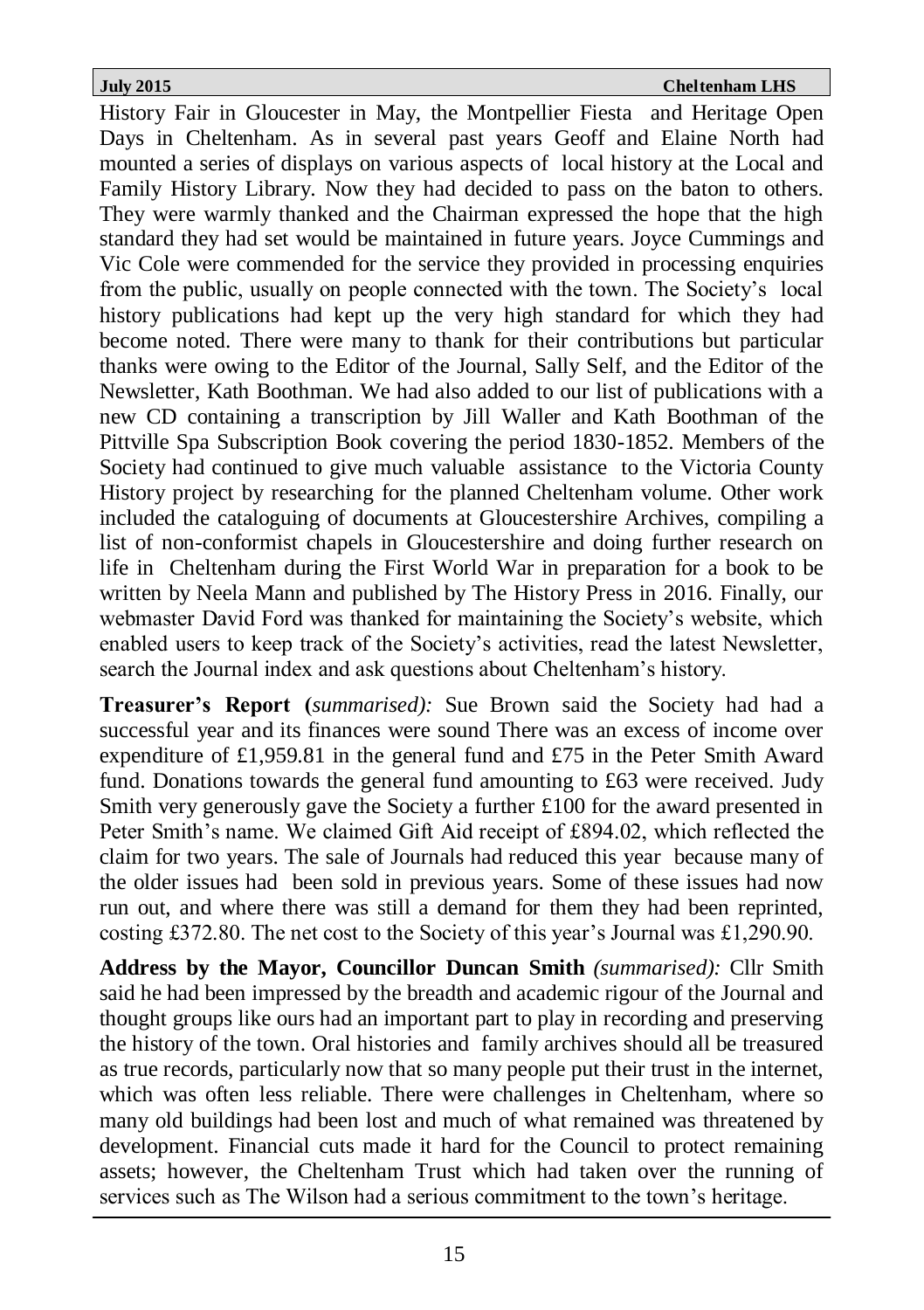## SOCIETY NEWS

New Members A warm welcome is extended to the following:

Mrs Jean Gibbons Mr Richard Woolley Mr Christopher Britton Ms Caroline Sherwood Ms Justina Linton Mrs Catherine Sing Mr John Hancock Mr Anthony Noel

Mrs Barbara Marsh Mr & Mrs Bob and Pat Leopold

*New members' interests:* Anthony Noel—Medieval Prestbury Caroline Sherwood—Revd John Moore; hostel for blinded servicemen in Cheltenham in WWI Justina Linton—The Park area, especially the building formerly on the site of the

present Park House flats

Barbara Marsh—History of Royal Crescent

VCH News

### **Victoria County History**

Several things are just coming to fruition, and there'll be

more to report in the next Newsletter. But in brief, Alex Craven has delivered the first draft of his big section covering the post-Reformation period, and it's now being edited before being put online. Beth Hartland has likewise delivered several thematic sections on the medieval period, which are now being reviewed. We still haven't set eyes on the very earliest manorial documents for Cheltenham, but we do know that the long process of specialist conservation has now been completed, and the Latin Group is waiting impatiently to get stuck into it. We're hoping that when all this has happened, we can get some wider publicity and (financial) support for the next stages. Meanwhile, many thanks to Sally for organising two further very enjoyable Tea & Talks!

### *James Hodsdon*

#### **Cataloguing for the Gloucestershire Archives and the VCH Cheltenham: Jarndyce versus Jarndyce**

The Cataloguing Group has continued to work at the Archives through the spring and we have completed another 16 boxes of documents of the Ticehurst and Wyatt collection, which relate to Cheltenham. This work continues to throw light on several aspects of the town's history. Many of us will have read *Bleak House* or watched the recent television serial, or will at least have heard of that protracted case which, when finally resolved, left nothing for the Jarndyce

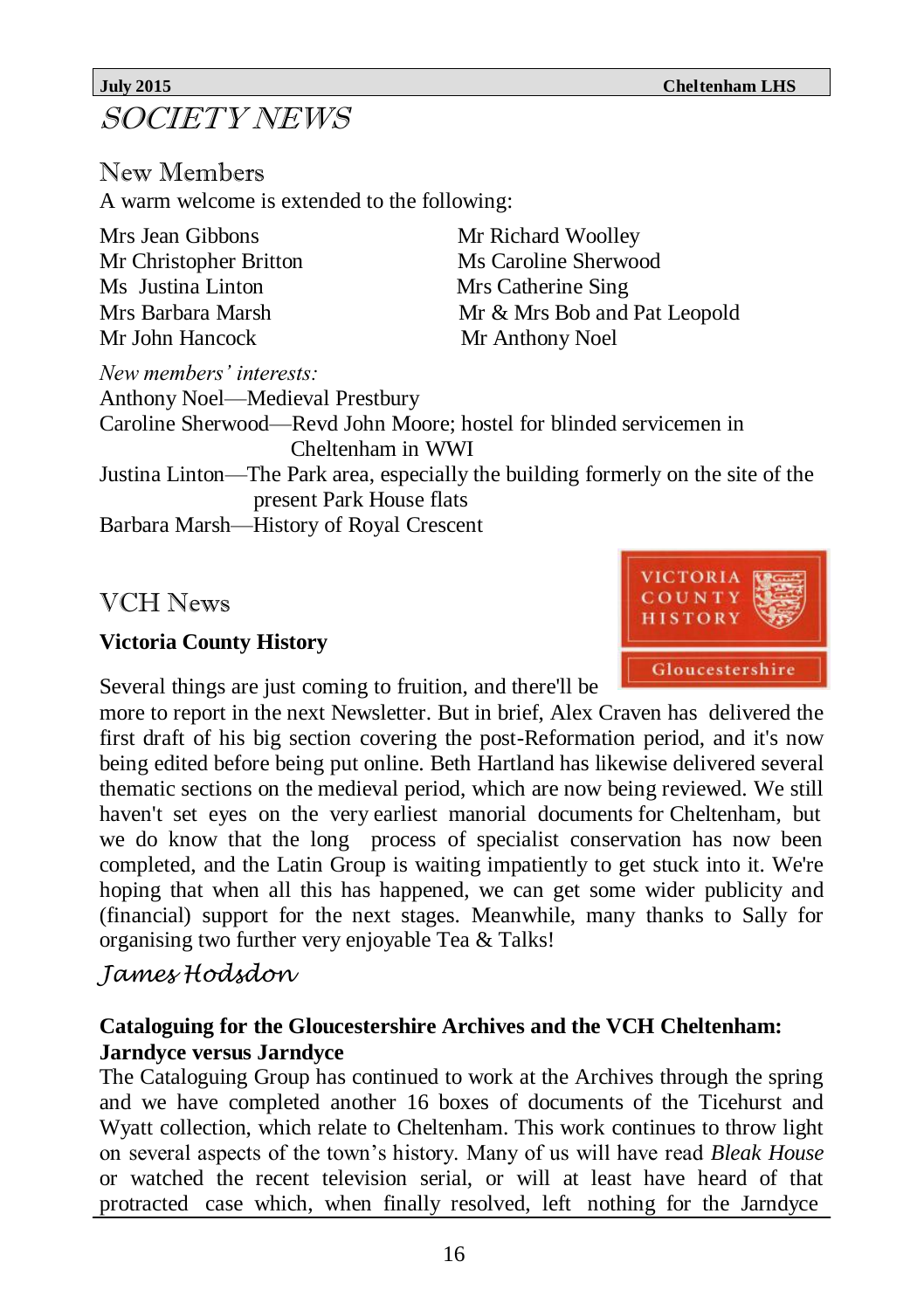children. Whilst cataloguing we have had our patience tried by not one but two similar Chancery cases: the Attorney General versus Corpus Christi College, Oxford, and Pitt against Pitt, both in the  $19<sup>th</sup>$  century.

The second case, starting in the early 1840s, arose from the bankruptcy of Joseph Pitt, caused by his attempts to realise his dream of founding a rival spa to Chel-

tenham. Having re-mortgaged, he apparently indulged in 'creative accounting' using his other substantial estates as securities. His holdings included the Eastcourt estate, near Cirencester, the manor and hundred of Cricklade, lands at Minety and other lesser property in Gloucestershire, Worcestershire and Somerset, as well as his assets in Cheltenham and Prestbury, freehold, copyhold and leasehold premises, shops and valuable building plots. There were also the tolls on several local turnpike roads. It is a difficult case to follow as, confusingly, there are three Joseph Pitts – Joseph Pitt of Pittville, who died in February 1842, Joseph Pitt the younger, who became the Revd Joseph Pitt of Lichfield, and Joseph Pitt, the son of Revd Cornelius Pitt of Rendcomb. The claims of the creditors, which included the Gardners and the Agg Gardners of Cheltenham, Mullings of Cirencester and the Gloucester County Bank, extended the case until 1890 and fill up boxes 60 to 66!

However while the majority of the documents are long (and dare it be said rather tedious) there are lighter moments. Recently a bill was found for the expenses of two nights' board and lodging, at the *Plough Hotel*, Cheltenham, October, 1843. Eight people sat down to dinner for two nights at a total cost of £6, with desserts at 14 shillings and tea and coffee an extra guinea. However the alcohol - ale, sherry, madeira, moselle and 'old port' - came to £6 6s 6d – the *Plough* had well stocked cellars! There was also 5s for ' wax lights and fire' and tips were included. But the only one that appears to have been actually paid was to the waiter, a generous £1: he must have

 $\rho_{\ell}$  1 an't coffee a. love light the

given then good measures. The tips to the chamber maid of two shillings and to the 'boot' (boot-boy) for two shillings and six pence were crossed out! The total bill was £16 7s, of which James Randolf Mullings paid a half share! *Sally Self*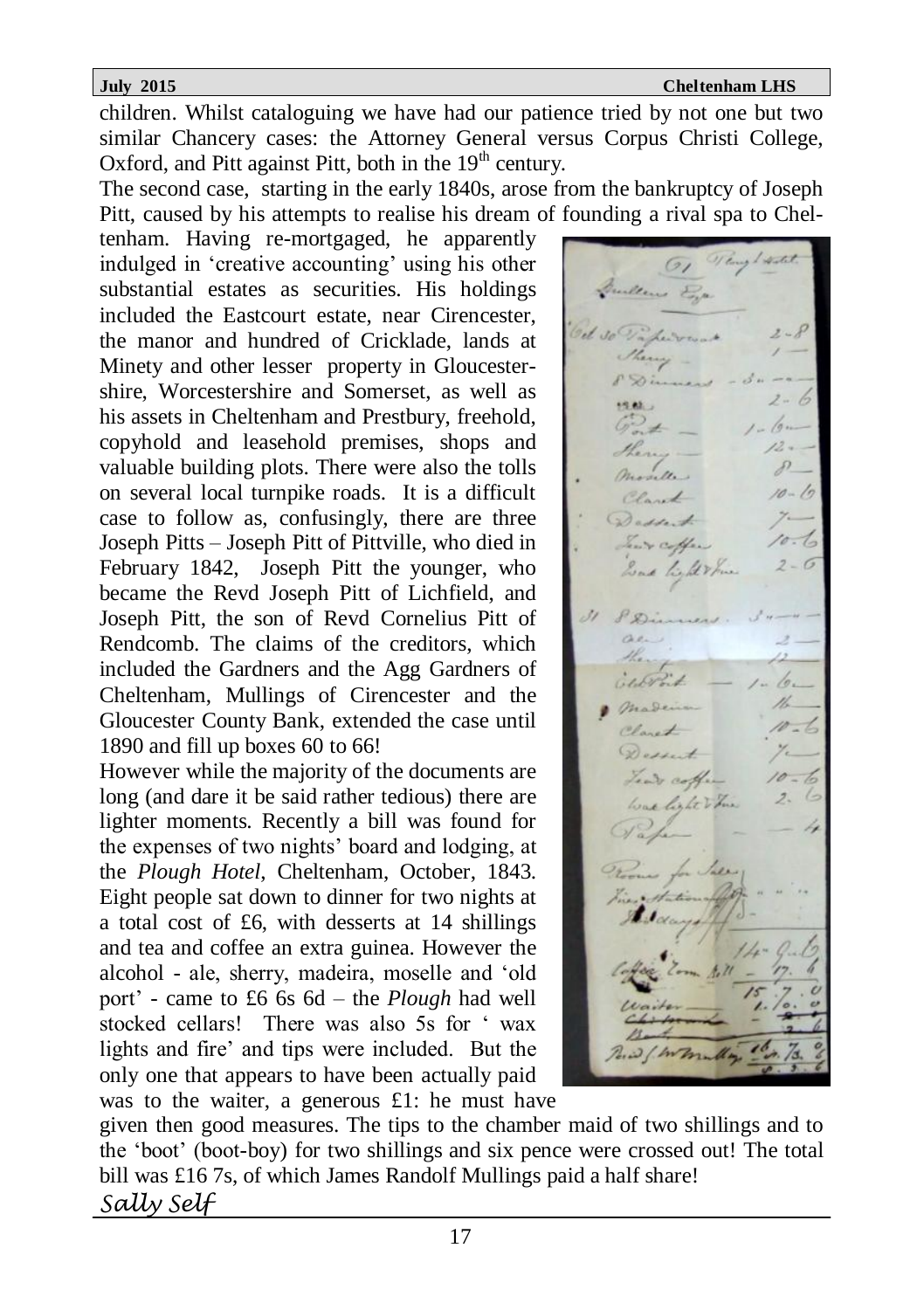### FEATURE

### **JANE COOK An Extraordinary Cheltenham Lady**

*(The author wishes to acknowledge that much of his narrative, of which this is the second instalment, is based on an article written in 2001 by Alan Munden.)*

Jane (1775-1851) was a good friend of the Reverend Charles Simeon (1759-1836) a well-known evangelical clergyman whose ideas, particularly on the conversion of

Jews to Christianity, strongly influenced Jane's thinking and actions. Simeon was deeply committed to the principles of the Protestant reformation and opposed to Catholicism and the Anglican High Church. A very good and sincere man, he was vicar of Holy Trinity Church in Cambridge. He came from a well-off family with a high social profile. Simeon founded the Church Missionary Society in 1799 and established the London Society for Promoting Christianity amongst the Jews (now known as the Church's Ministry amongst Jewish People) in 1809. On his final visit to Cheltenham in July 1836 he was deeply impressed with the vibrant Christian activity in the town under the influence of the Reverend Francis Close. He described this as being



Revd Charles Simeon



Revd Francis Close

'almost a heaven upon earth'. Jane was also a good friend, supporter and financial backer to Francis Close, the well-known Rector of St Mary's church (now Cheltenham Minster St Mary's).

Francis Close was born on  $11<sup>th</sup>$  November 1797 and died on  $18<sup>th</sup>$  December 1882. This dynamic and influential man was the first vicar of Holy Trinity Church in Cheltenham. In 1824 he was assigned to the parish of St Mary's and was elected Rector in 1826, when the incumbent died. Like Jane, Close was an ardent follower and friend of Charles Simeon. He was a puritanical, austere man and a fine preacher who strongly influenced church and educational development in the town. He was strongly opposed to alcohol,

tobacco, horse racing and theatrical amusements. No doubt he would be very upset by the present-day social environment of Cheltenham with its theatres, everexpanding racecourse, gambling shops, night-time alcohol-fuelled entertainment, and the drunks and drug addicts in St Mary's churchyard.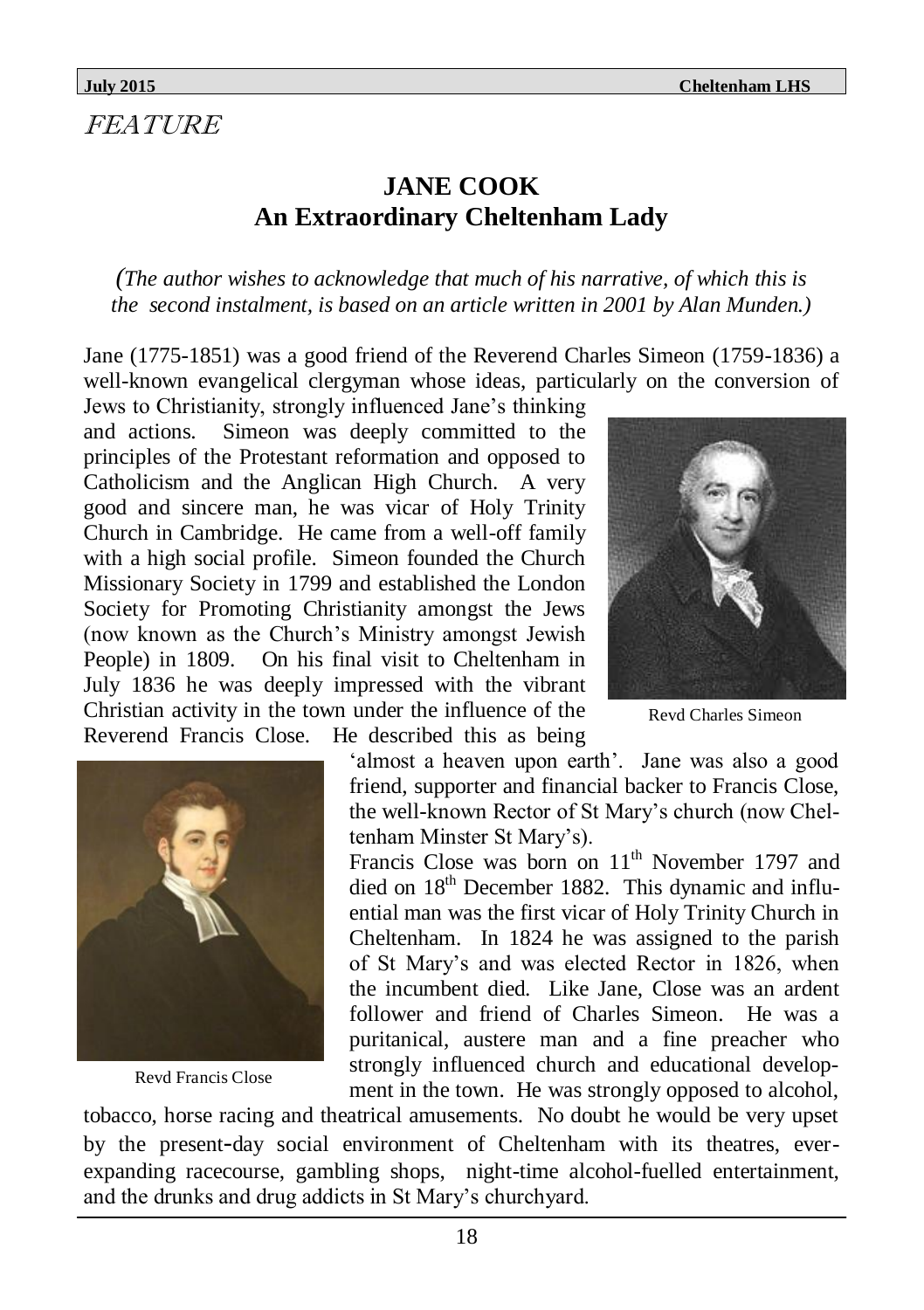Jane, Charles Simeon and Francis Close were all staunch evangelical Christians. Jane provided substantial financial backing to Francis Close as he developed new Anglican churches to cope with Cheltenham's expanding population during the growth in popularity of the spas in the early 1800s. The background to the building of churches, schools and colleges in the town was based on opposition to the rising tide of the Oxford Movement which was a development of the Anglican High Church. The new churches were also designed to counter the influence of the nonconformists who were opening chapels in the town. Strangely, Jane's efforts to convert Jews to Christianity coincided with the establishment of a Jewish community in Cheltenham, also related to the growth of the spa town. A small Jewish congregation first met in about 1820 and the architecturally magnificent Cheltenham synagogue opened in 1837. It declined in use and closed in 1903, only to be reopened in 1939.

The new Anglican churches were established as overflows to St Mary's. In addition to coping with the growing population, one of the aims of the new churches, strongly favoured by both Jane Cook and Francis Close, was to assist poor people by providing free access to church pews or 'sittings'. The new churches included Holy Trinity in Portland Street; St James' in Suffolk Square (now an Italian-style restaurant); St Paul's in St Paul's Road; Christ Church in Malvern Road; St Philip's and St James' in Leckhampton; St Peter's in Tewkesbury Road (now closed as a church) and St Luke's near the Cheltenham General Hospital. Jane's grave is in the churchyard of St Peter's. The parish of St Peter's was created in 1845 and Jane contributed significantly to the planning and building of the church and the support of its clergy. The handsome church was constructed for the growing population of artisans in the surrounding area. In 1848 Jane gave half an acre of land for a boy's National School in the adjacent Waterloo Street, and the following year she contributed £600 towards the building of the church, which was consecrated in 1849. Funding was almost entirely



St Peter's Church, Jane's burial place

by private subscription; donors included Jane's sister Mrs Tatham, who gave £50, and Francis Close who donated £25. There is no mention of Jane Cook as a subscriber but it is almost certain that she was the major contributor to this church. This unclaimed and unacknowledged funding is typical of her reluctance to be identified as a generous donor towards her charities.

St Peter's is a beautiful building with an unusual shape. It has a Norman style

with a round tower above an octagonal lower stage, finished with a conical roof. The church was designed by the architect Samuel Whitfield Daukes, whose other works in Cheltenham included the Lansdown railway station and Francis Close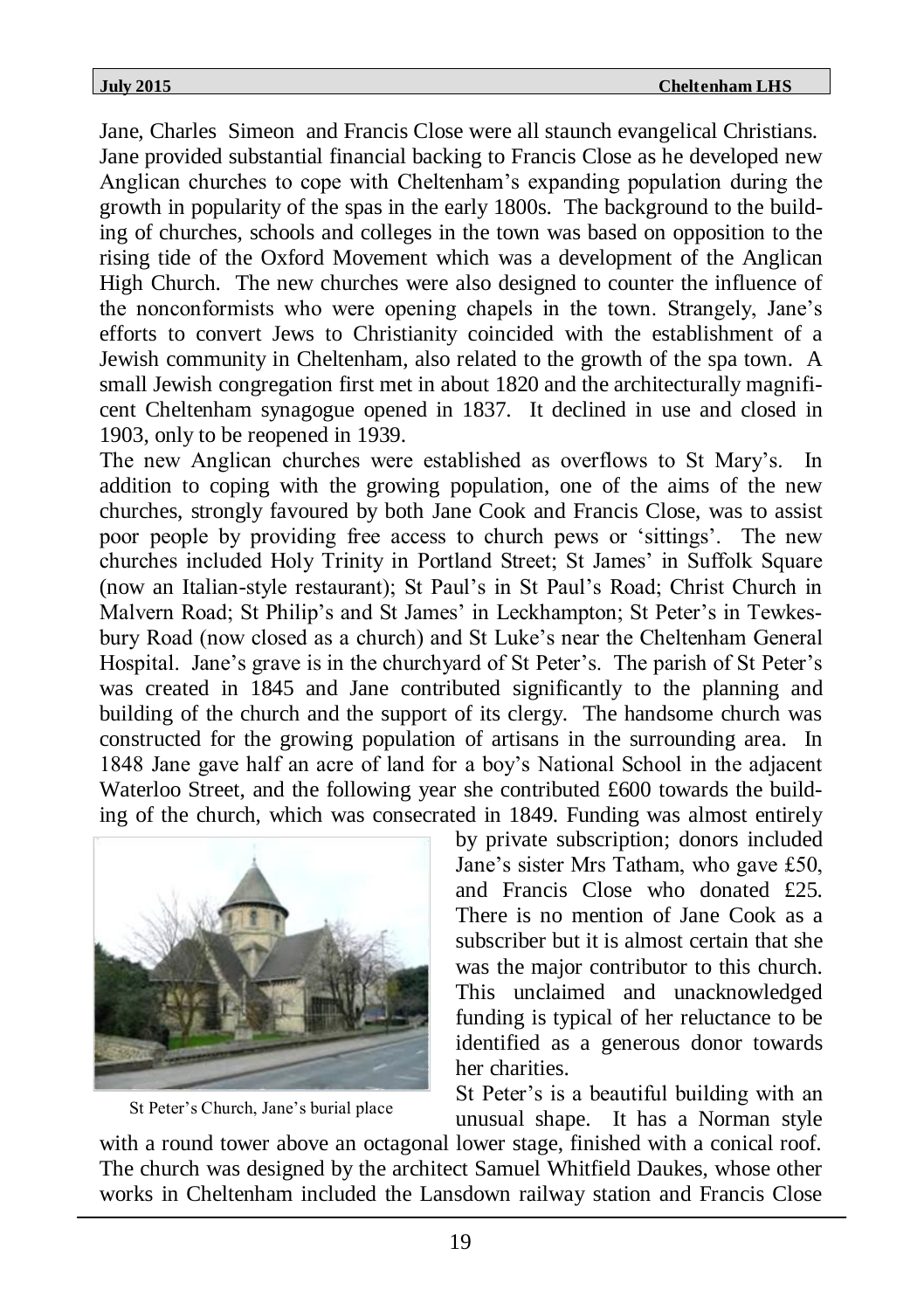Hall. There must have been close links and presumably friendships between Daukes the architect, Francis Close the religious and political driving force and Jane Cook the financial backer.

In the 1930s the majority of the houses around Tewkesbury Road were demolished to make room for new and better housing and industrial estates and by 2008 dwindling congregations meant that St Peter's closed for worship. It was converted into a church-subsidised Christian youth centre called 'The Rock', designed predominantly to support disadvantaged local youngsters. Jane would no doubt have approved of the use of the church to aid poor people but she would have been saddened by the falling congregation numbers and the absence of regular Christian worship. Jane's gravestone is in the neglected and overgrown churchyard. A brief article in *Gloucestershire Notes and Queries* states: 'This lady who was an old inhabitant of Cheltenham will long be remembered for her munificence'.

Jane had in fact wished to be buried not at St Peter's but at St Mary's. In her will published in 1850 (the year before her death) Jane stated 'it is my wish that my mortal remains may be interred in the vault in the churchyard of St Mary's, Cheltenham in which the remains of my parents were deposited and as the tomb is now rather dilapidated I desire that a new tomb may be erected on its site and enclosed with strong iron railings at the



Cheltenham Minster St Mary's

direction of my executors. I also request them to raise a handsome statuary marble monument to be erected to my memory in the Church of St Mary and that they employ Mr Weaver to execute it.' Unfortunately, when she died the site was full; burials had ceased in St Mary's churchyard in the 1820s, so by the time of Jane's death it is probable that her request was no longer possible. Nor is there any record of her parents' tomb. Many of the gravestones and tombs in St Mary's were destroyed or moved during the tidying up of the churchyard in the 1960s.

There is however a small marble memorial plaque to Jane high up on the wall behind the pulpit in the church. The inscription reads 'In memory of Jane, daughter of John and Ann Cook of this town, the only sister of Elizabeth, the wife of the Reverend Edward Tatham, D.D., Rector of Lincoln College, Oxford. Who departed this life, in the hope of a blessed immortality. Through Jesus Christ our Saviour. Feb  $11<sup>th</sup> 1851$ . Aged 75 years'.

The year before her death Jane gave £250 towards an organ in the church.

*Mike Bell (to be continued)*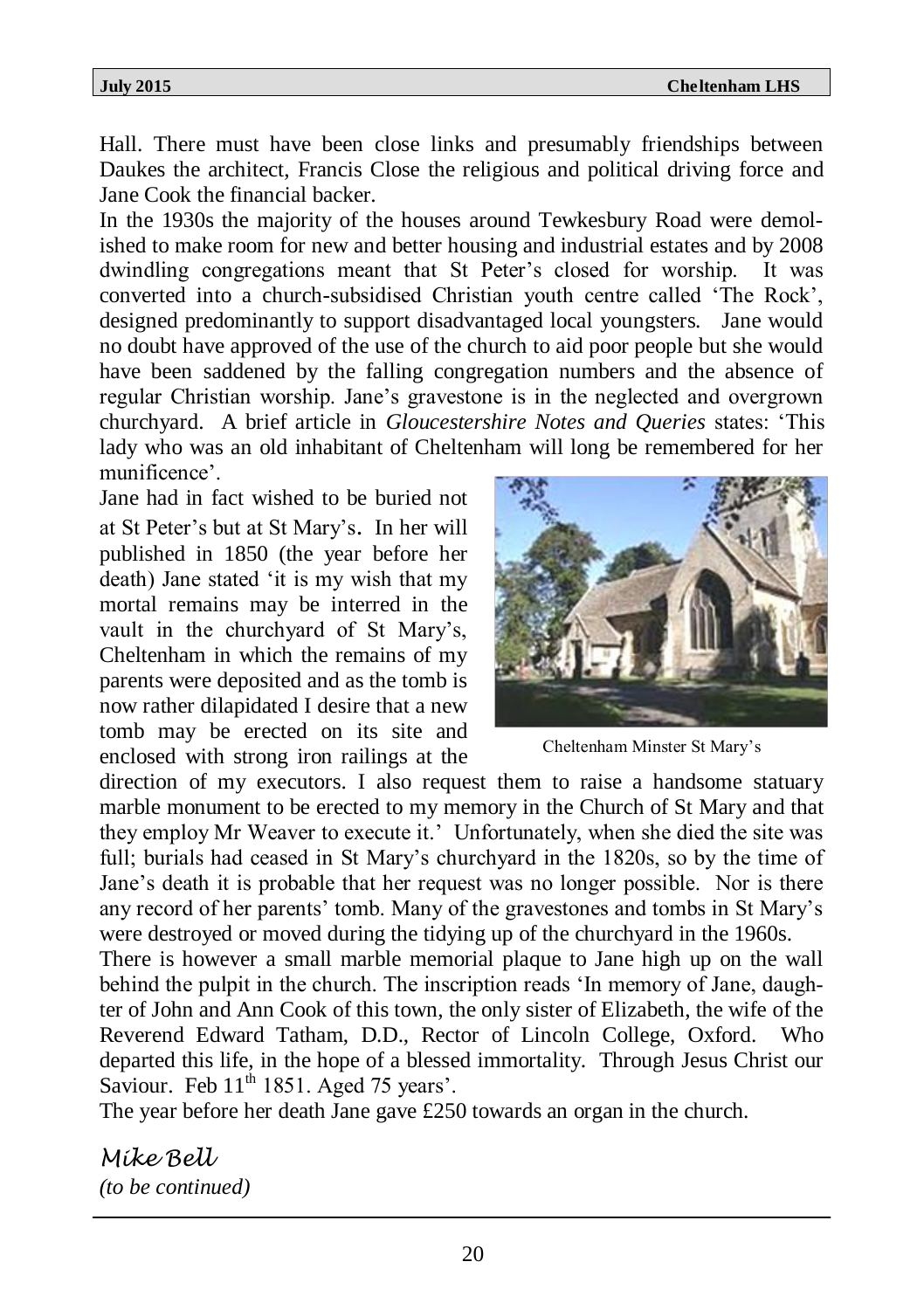### **Cheltenham and the Men in their Flying Machines**

After reading the article by Amina Chatwin and Steve Osmond in Journal 30, I venture to add the following observations:

I also saw the Graf Zeppelin in 1932, from my garden in Tonbridge, Kent. It was heading for London even though cloud cover was low.

The Auxiliary Air Force (not Royal) was raised in the 1930s for well-heeled young men who had acquired a Private Pilot's Licence; it was linked to counties, eg the County of London Squadron.

The Air Transport Auxiliary was a civilian organisation for ex-service pilots who were no longer suitable for active service; it gained the sobriquet 'Ancient Tattered Airmen'! In 1939 the ATA was enlarged to include a women's section, 'atagirls', which attracted fashionable ladies who had enjoyed recreational flying.

The ATA's role in the war was largely ferrying unarmed aircraft from factory to airfield. There were 1,318 pilots, of whom Amy Johnson was one. By 1943 ATA was taking untrained recruits and providing basic training.

The RAF was formed on 1st April 1918 by amalgamation of the Royal Flying Corps with the Royal Naval Air Reserve. Incidentally, in World War II all aircrew were members of the RAF Volunteer Reserve

*Aylwin Sampson*

(ex-RAFVR)

*Aylwin Sampson wishes it to be known that he is in good health and is still very ready to make pictorial contributions to the Society's Journal. It was an editorial decision to use an illustration, 'The Majesty of the Law' from Punch on the cover of the 2015 issue and not his unwillingness to supply a picture.*

NEW PUBLICATION

### **GLOUCESTER HISTORY TOUR**

by Rebecca Sillence

This latest title in Amberley Publishing's pocket-sized *History Tour* series takes readers on a guided walk through Gloucester, providing a fascinating guide to the rich and varied history of the city. As an important crossing point on the River Severn, Gloucester has played a significant role in



history from Roman times to the present day. Founded by the Emperor Nerva in 97AD, it is a cathedral city, county capital and formerly a busy port. The book has 120 illustrations including many evocative old photos, and a map with links to the text showing the most interesting landmarks.

The author was born in Gloucester, lives in Prestbury and works in the library service, primarily in the local and family history department.

Published in May 2015 in paperback by Amberley Publishing, price £6.99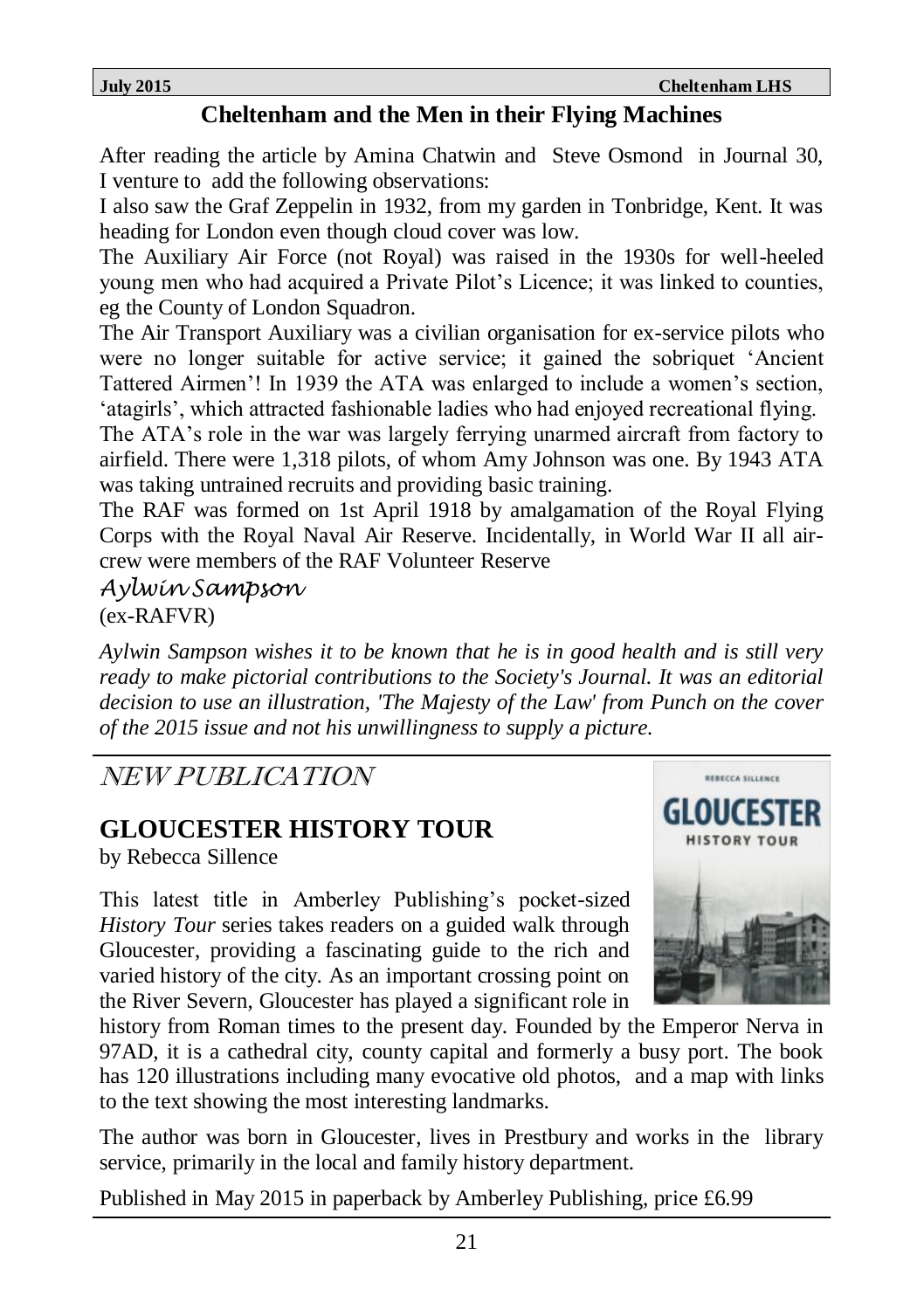### **Appeal for Volunteer Picture Researcher: Early Motor Vehicles in Gloucestershire**

A project is underway to transcribe and index all the Gloucestershire vehicle registration records held at Gloucestershire Archives, from January 1904, when registration began, to December 1913. The records cover primarily cars and motorcycles. The registration numbers run from AD-1 to AD-3506 for the County of Gloucestershire and FH-1 to FH-758 for those issued by the County Borough of Gloucester i.e. what we'd generally now call the City of Gloucester. The lead transcribers are Peter Barlow and Martin Boothman.

Once the work is complete, the results will be published in book form in the Gloucestershire Record Series (the General Editor is CLHS member James Hodsdon). To judge by a similar volume already produced for Wiltshire, it will give a fascinating insight into the social patterns of early vehicle ownership and there will be indexes of places, people and the myriad types of vehicle taking to the roads of Gloucestershire at the beginning of the last century.

We are very keen to find suitable illustrations and we are here appealing for a volunteer researcher to take on the task of locating contemporary photographs of cars and motorcycles that we can use in the book. There are many potential sources including the families of owners of these early vehicles, other Local History Societies, the Vintage Car Club and other motoring organisations, and perhaps photographic societies such as the Cheltenham Camera Club.

The volunteer does not need any motoring knowledge, rather we are looking for somebody who enjoys the chase of finding unpublished material, getting permission for its use in the book and perhaps finding other documents such as original purchase invoices that will enhance the records.

Can you help – are you the person to take on this interesting task?

Do you know of anybody who is well fitted to take it on?

Please contact either :

Peter Barlow, email [pbarlow88@hotmail.com,](mailto:pbarlow88@hotmail.com) telephone: O1242 233421 or Martin Boothman, email [boothman@dircon.co.uk,](mailto:boothman@dircon.co.uk) telephone: 01242 230125



Stretton's Garage, also known as the Million Motor Works, Bath Road, Cheltenham, in 1908. The firm had another branch in Wellington Street and also one in Gloucester, near the railway bridge. Notice that the cars in this picture all have Gloucestershire number plates, starting with  $AD$ .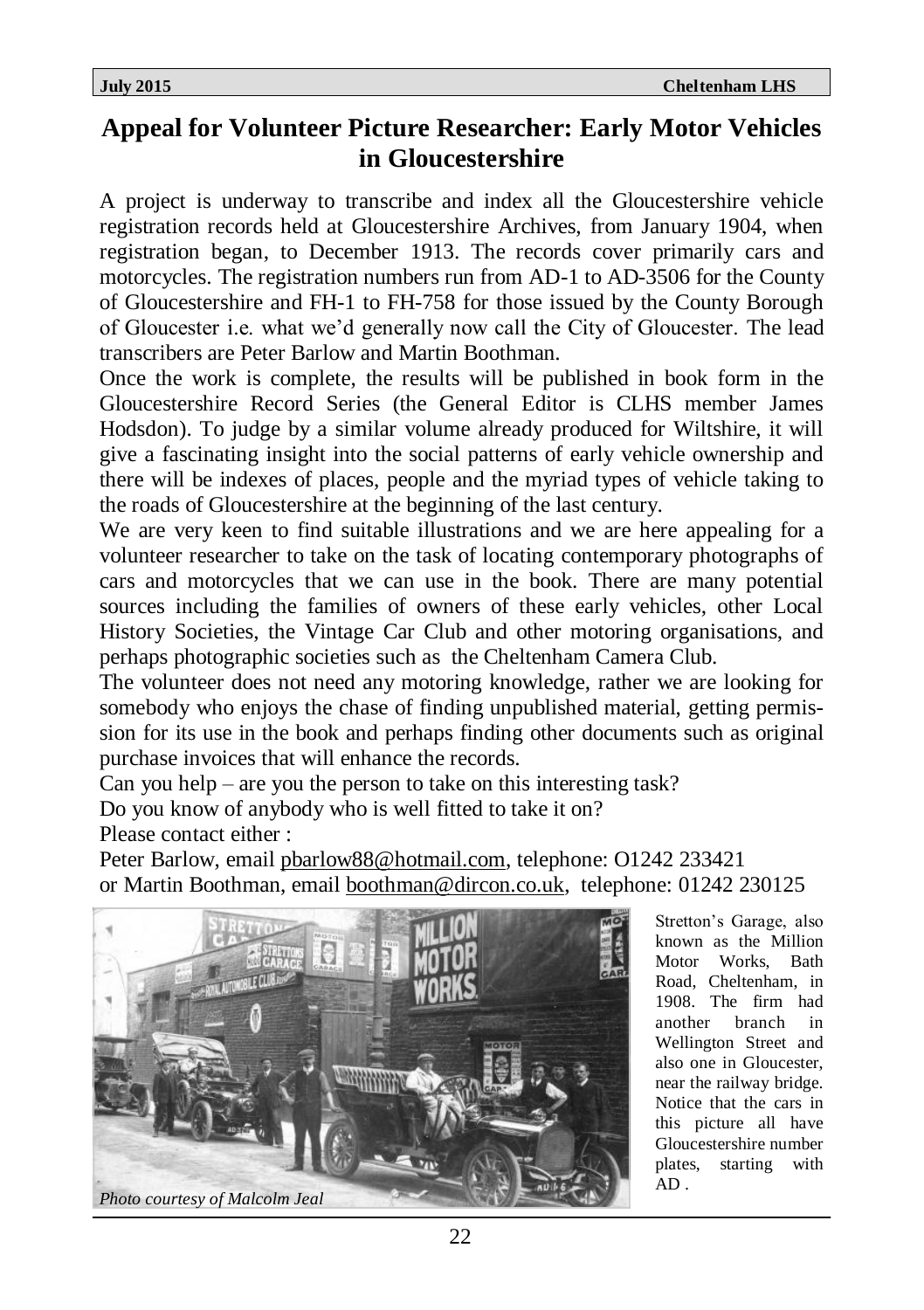

#### DONATED BOOKS, MANY IN 'AS NEW' CONDITION

Held in Honour, Cheltenham and the Second World War—Graham Sacker, £35. The New Club—Neil Parrack (new copies) £8.50 A Grand City: Bristol in 18th and 19th Centuries –Ed M J Crossley Evans, now £6 (2 copies) History of Cirencester—Beecham , now £23 Miniatures— Dudley Heath (1905) £20 Mee—The King's England series, and Pevsner County series: Various counties and prices, please contact me for details.

BGAS RECORD SERIES (see November Newsletter for titles). Various prices between £5 and £20 and 'bundles' as below.

Bigland's Gloucestershire Collections, Vols 2,3,5,8; 4 volumes for £30. Gloucester Apprenticeship Records, Vol 14, £10, Vol 25, £25, or both for £30 Gloucestershire Feet of Fines, Vol 16, £5, Vol 20, £5, Vol 27, £30 or all for £35 Berkeley Muniments, Vol 17, £5, Vol 18, £20, or both for £22

#### OTHER TITLES

Back again Mr Begbie—Revd Begbie, OBE (ex Cheltenham College Day Boy) - £20 (new condition)

A Gloucester Boy, A story of life in the 1950s & 1960s—C Ballinger - £8.50 (new condition)

Don't forget to check out the Society's book table on lecture evenings, where many other books are on sale. You can always make me a reasonable offer on book table books. Thank you to everyone who has brought books to me that they no longer need, and to Elaine North for kindly pricing them up for me so that we can obtain their realistic value in today's market. It is surprising how much we can raise for CLHS in this way. Please contact me either on 01242 232740 (ex directory) or at [heatherbell71@hotmail.com](mailto:heatherbell71@hotmail.com) so that I can arrange collection, delivery or postage as necessary during the summer break.

#### *Heather Atkinson*